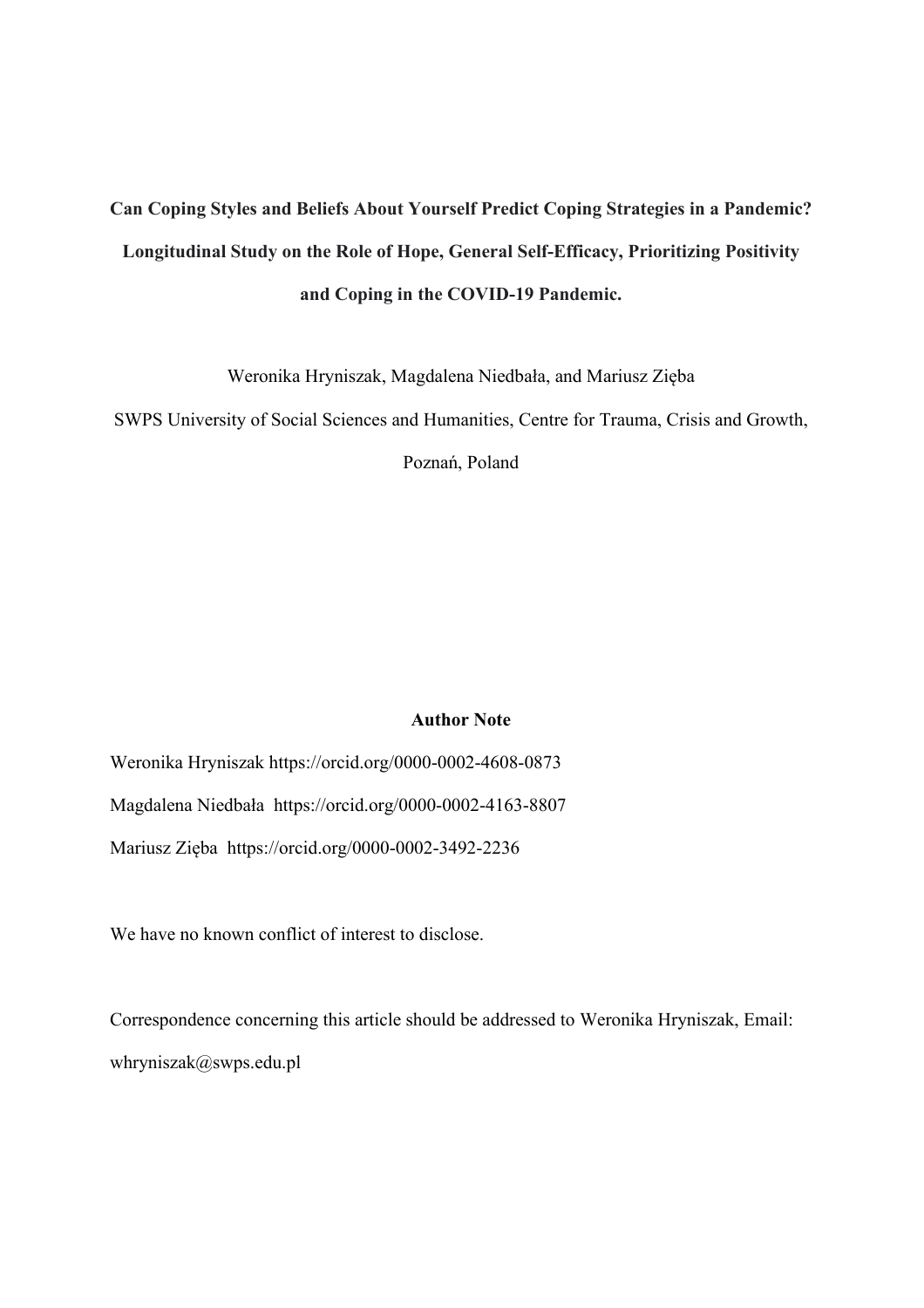The COVID-19 pandemic took over the whole world in early spring 2020. There have already been a monumental number of cases of the virus, and there have been significant effects associated with getting sick. There are evidence of not only the deterioration of physical health but also mental health, for example, symptoms of OCD (*Obsessive-Compulsive Disorder*), and GAD (*Generalized Anxiety Disorder)* have worsened (Abba-Aji et al., 2020; Frohman et al., 2020, Qiu et al., 2020). The pandemic has filled people with anxiety due to the novelty of the situation and because it is not clear how to behave in such a crisis. With the current situation, people are deprived of activities that could help reduce anxiety. It is recommended not to meet with relatives, and recreational places – such as gyms and restaurants – remain closed.

Research after 9/11 has shown that appreciation for one's life can be associated with wellbeing and reduced effects from post-traumatic stress disorder (Dekel et al., 2016). Finding meaning in attacks by living according to one's values and accepting the emotions associated with the attack is a predictor of coping particularly well and having fewer psychological complications (Polizzi et al., 2020). Thus, finding ways to engage with and appreciate life can be associated with wellbeing, something that also works during the pandemic (Dekel et al., 2016; Polizzi et al., 2020). For example, social support in the form of social media contact, support and empathy behaviours help to effectively manage stress (Polizzi et al., 2020). Nevertheless, based on the mentioned studies it can be concluded that global crises, such as 9/11 and or Covid-19, have a real and lasting impact on mental health and that previous crises serve us in better understanding the current pandemic.

Coping with stress can be seen as infusing everyday events with positive things (Folkman, 2008). In general, people want to feel good, and they extend positive moments as long as possible (Folkman, 2008; Tugade & Fredrickson, 2007). Maintaining these moments is possible, for example, by talking about them (Isen, 2000). Positive emotions are related to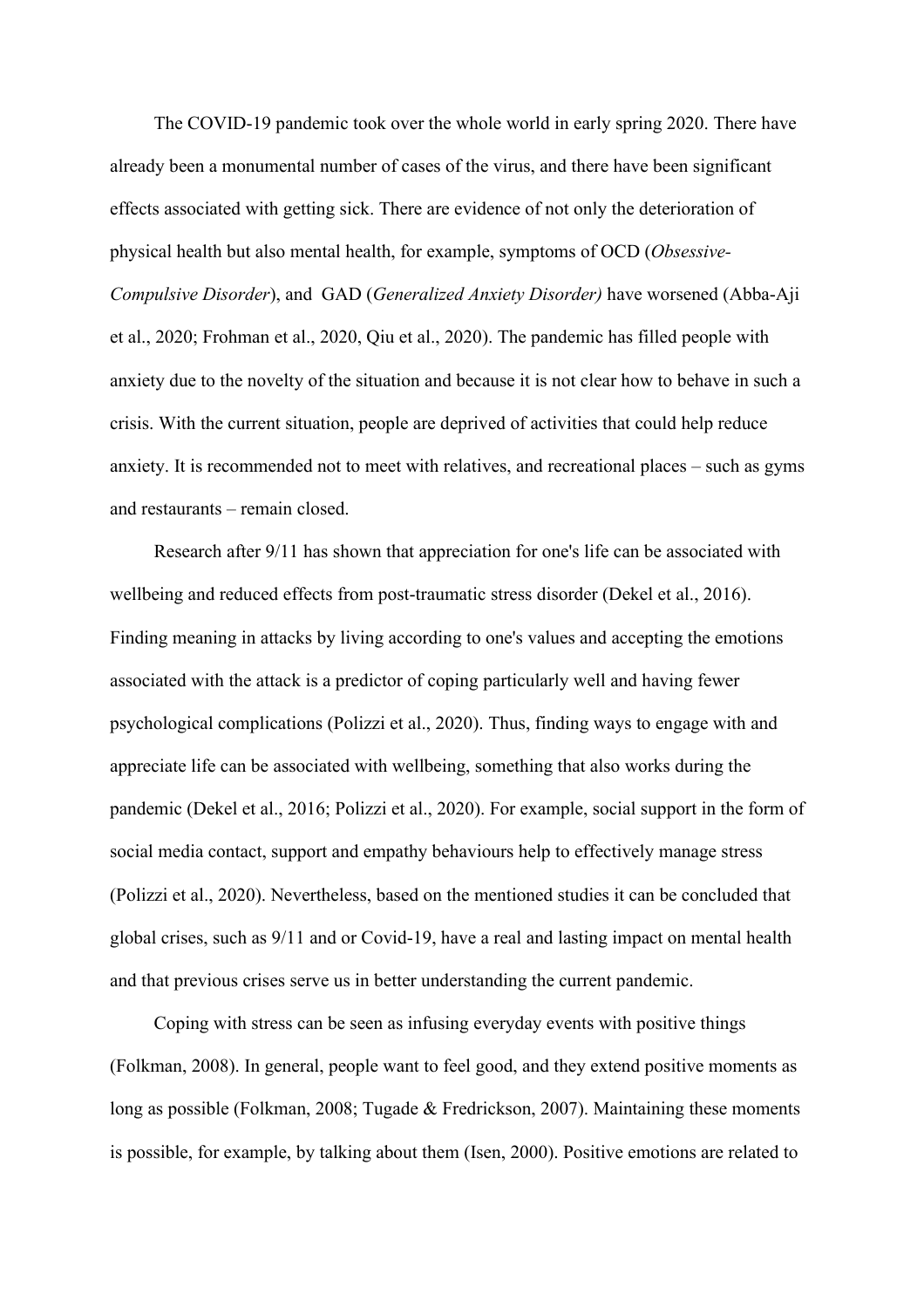wellbeing and to prioritizing positivity, which is an effective strategy for the pursuit of happiness (Catalino et al., 2014). Positive emotions seem to play a large role in recovery from traumatic events. One component of resilience are positive emotions and it has been shown that after 9/11, positive emotions protected against depression and resulted in wellbeing in resilient people (Fredrickson et al., 2003).

Research shows that the anxiety which many people regularly feel during a pandemic can negatively affect their sense of self-efficacy (Arora et al., 2021). Self-efficacy contains the belief that one can handle a situation and achieve a given goal (Luszczynska, Scholz, Schwarzer, 2005; Sherer et al., 1982). It has been shown that the higher our level of anxiety, the lower our sense of self-efficacy (Arora et al., 2021). This, in turn, can reflect on performance in various areas of life, for example school performance (Abdi et al., 2012). However, it has been shown that coping strategies as a moderating variable have a significant and positive impact on self-efficacy (Arora et al., 2021). The lower the level of coping strategies, the stronger the negative relationship between anxiety and self-efficacy. However, when the level of coping strategies is higher, this association becomes weaker. Given the constraints of working online, it is reasonable to assume that many people have not been capable of achieving their goals. Giving up an unattainable goal is associated with high levels of self-control and low levels of depression (Wrosch et al., 2003). Additionally, positive expectations predict resilience after trauma (Gallagher et al., 2020). Benight and Bandura (2004) demonstrated that perceptions of self-efficacy are a key mediator in posttraumatic recovery. Self-efficacy may also be related to performance status for oncology patients for whom higher self-efficacy was associated with better performance status (Mystakidou et al., 2015).

Also noteworthy is the construct of hope, which strongly links to coping (Folkman, 2013). People need hope when it is absent, often in uncontrollable situations, and the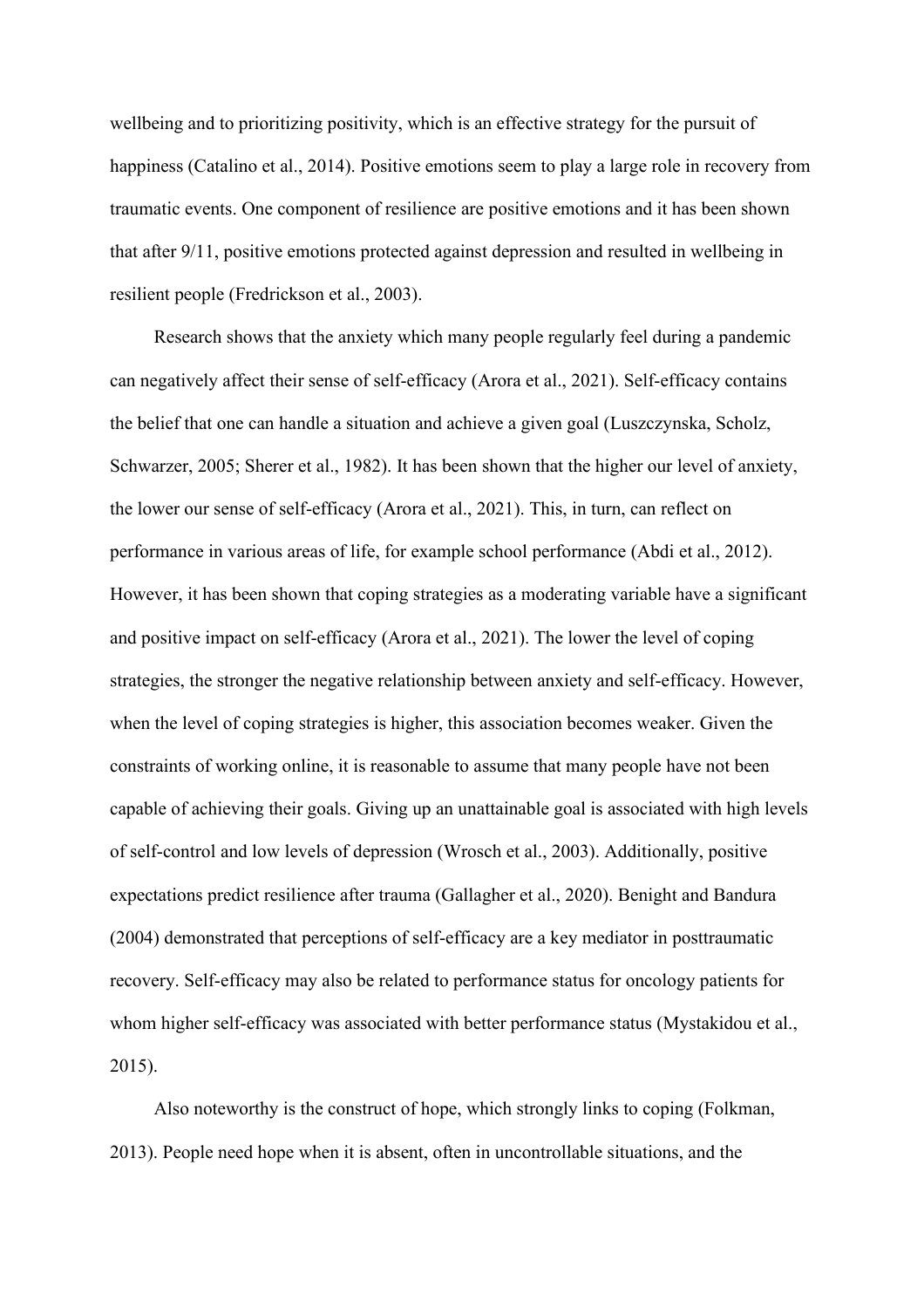emergence of hope in high stress situations is dependent on coping. The reverse also works, namely that hope is needed to cope with a stressful situation for an extended period of time, a major part of this current pandemic situation because we are not sure when it's going to end (Folkman, 2013).

It has been demonstrated that people who are experiencing stress related to COVID-19 have made attempts to cope with the stress (Taylor et al., 2020). The most frequently used strategies include behaviours such as watching television, cleaning or contacting loved ones (Taylor et al., 2020). Strategies such as active coping, denial, use of emotional support, humour, religion and self-blame are also associated with wellbeing during a pandemic (Umucu & Lee, 2020).

Coping with stress is differentiated into styles and strategies. Coping styles comprise a relatively enduring disposition to deal with different types of stressors, while strategies are more situational and relate to specific events or time periods (Carver et al., 1989). Which strategy is chosen depends on the stressor and individual characteristics. For example, people choose problem-focused coping when they think that the stressor is controlled, but when the situation seems uncontrollable, emotion-focused strategies are chosen (Carver et al., 1989; Newman et al., 2011). Using meaningful strategies should reduce negative emotions and the tension associated with them. Given a pandemic situation, we might expect to find attempts to cope with emotions.

However, there is not yet much research to clarify the association between coping styles and strategies. In the literature, we have examples which show that the most frequently selected coping style is the problem-oriented style, including confrontational, optimistic and self-reliant behaviours, and a similar situation exists for coping strategies, with the most frequently selected strategies the confrontational and optimistic strategies (Cronqvist et al., 1997). The use of strategies may be situation-dependent, meaning that coping is variable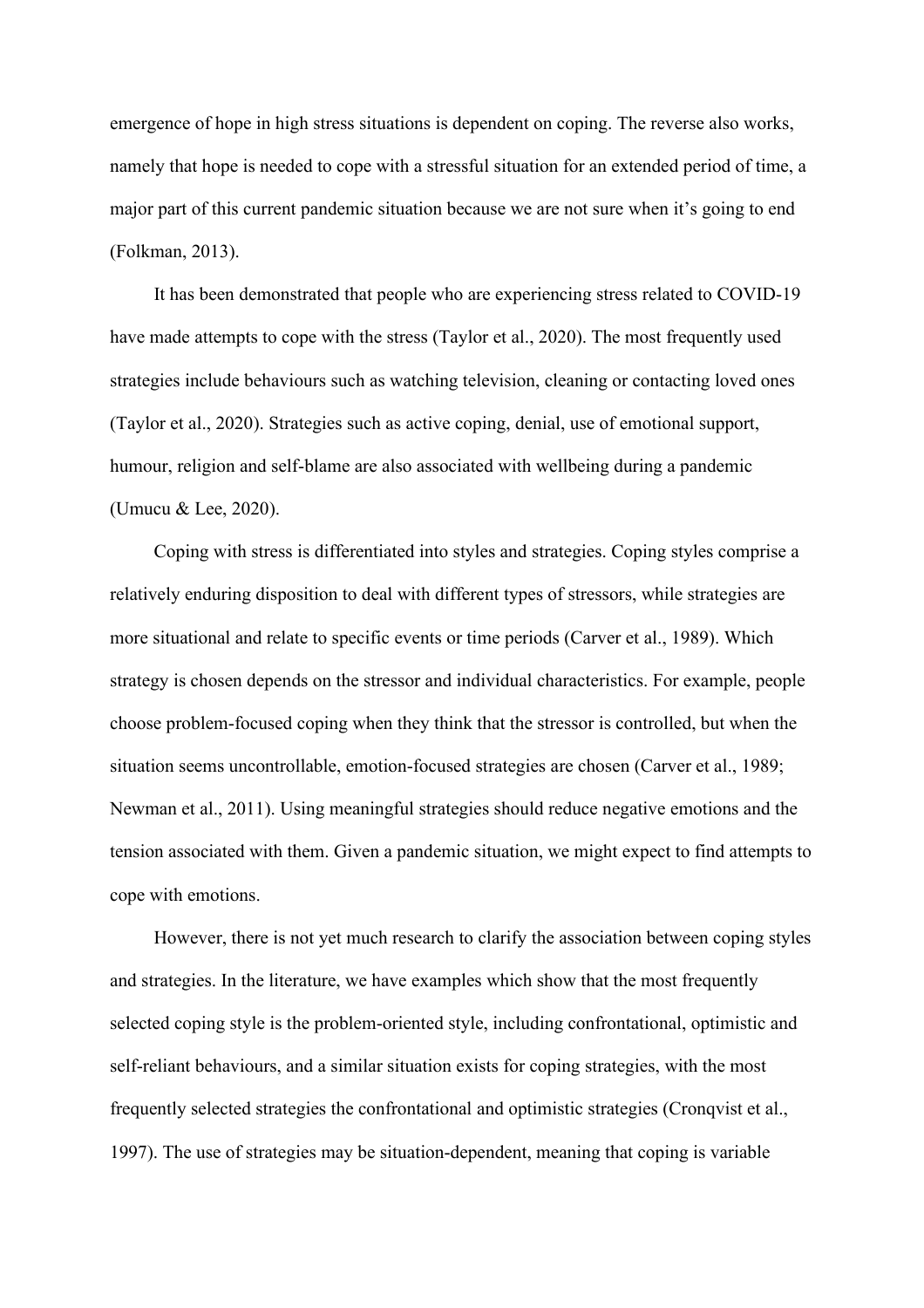across situations, which is consistent with an interactional model of stress and coping in which the assessment of the situation changes as it unfolds (Lazarus & Folkman, 1984). For athletes, it was found that strategy choice depended on perceived control – avoidance was used in situations with low control and approach coping was chosen in situations with high perceived control (Anshel & Kaissidis, 1997). The same strategy choice applies to students who perceive school situations as more controllable than stressful situations in the family (Griffith et al., 2000). Given the pandemic situation that is beyond our control, pre-pandemic coping styles may not be particularly strong predictors of specific strategies or behaviours.

In the present study, we wanted to examine how self-efficacy, prioritizing positivity and hope prior to the COVID-19 pandemic affected coping during the pandemic. Our hypotheses were:

*H1: Hope, self-efficacy and prioritizing positivity influences the choice of active coping strategies during COVID-19*

*H2: Prioritizing positivity, hope and self-efficacy affect stress levels and emotions during COVID-19.*

*H3: There is a moderate relationship between coping styles and corresponding coping strategies.*

*H4: Strategy choice mediates the effect of hope, self-efficacy and prioritizing positivity on stress levels.* 

## **Methods**

## **Procedure**

This study was divided into two stages. The first stage took place in October 2019, which was a few months before the COVID-19 pandemic was announced in Poland, and the second stage was conducted about a year later in November 2020 during the second wave. The study was conducted online with a research panel in which our participants had to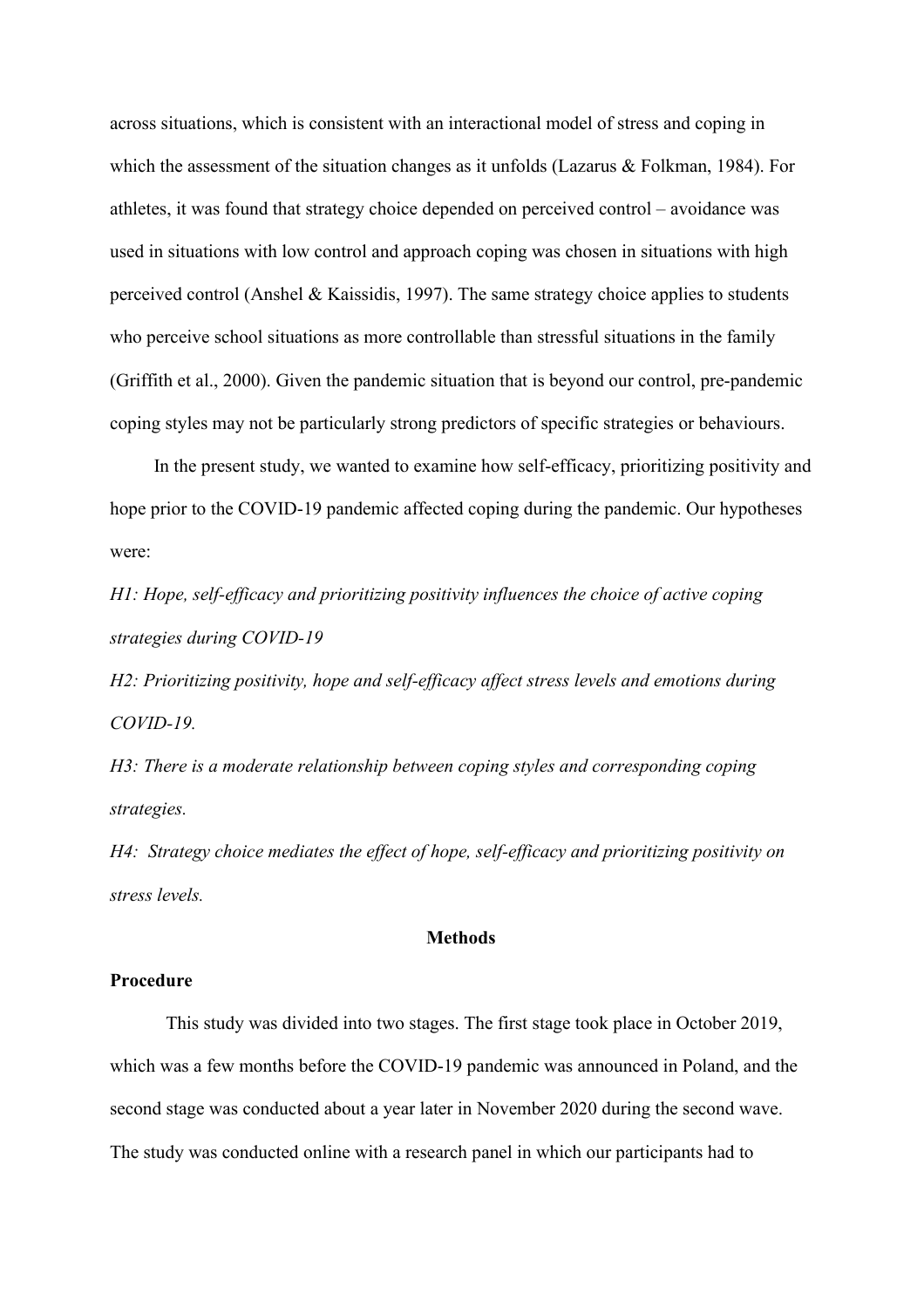complete questionnaires. This study was approved by the university ethics committee, and it was anonymous and voluntary.

## **Participants**

Data were collected from a sample of 66 university students who took part in both stages. Each of the students were given special credits for participating in this study; these are credits which they have to obtain while in college, for example, by participating in research. In the first stage, there were 447 participants who attended our study. Unfortunately, due to difficulties in recognising the ID numbers of our participants, which were to be used to recognise and match data from both measurements, only 66 students were left in the end – most of them were women (89.4%), which is consistent with the gender distribution among psychology students at the university where the study was conducted. Their ages ranged from 18 to 47 years old (*M* = 24.55, *SD* = 7.64).

## **Measures**

## *Measures in the First Stage*

**Coping Style.** Coping styles were measured by using the Brief Cope Scale (Carver, 1997). The questionnaire consists of 28 questions measuring 14 types of coping styles: active coping, planning, positive reframing, humour, religion, acceptance, self-blame, selfdistraction, denial, substance use, venting, behavioural disengagement, use of emotional support and use of instrumental support (Carver, 1997). In this stage, we asked our participants how they usually cope with stress, thereby allowing us to examine their coping styles which have a relatively enduring disposition to deal with different types of stressors.

**General self-efficacy (GSE).** The questionnaire used to measure self-efficacy was the Polish version (Schwarzer et al., 2007) of the General Self-Efficacy Scale (Schwarzer & Jerusalem, 1995). The General Self-Efficacy Scale consists of 10 statements which measure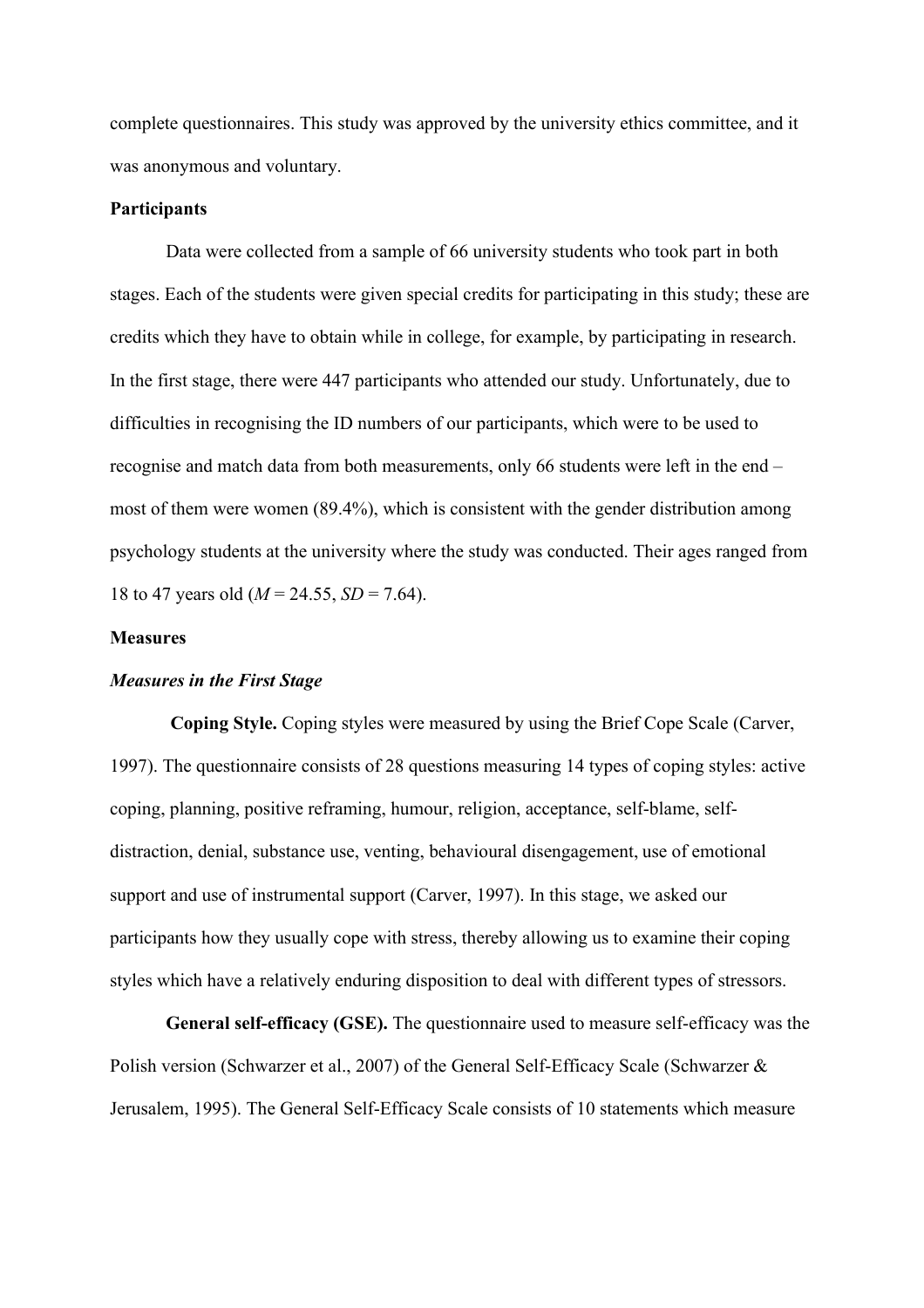the strength of an individual's belief in the ability to cope with difficult situations. The reliability coefficient of this questionnaire in this study was .93.

**Prioritizing Positivity (PP).** To measure prioritizing positivity, we used the Polish version (Machlah & Zięba, in press) of the Prioritizing Positivity Scale (Catalino & Boulton, 2020). This scale includes five statements which measure whether people organise their time in a way that maximises their positive emotions. The Cronbach's alfa of the test was .87.

**Hope.** We used the Polish version (Łaguna et al., 2005) of the Adult Dispositional Hope Scale (Snyder et al., 1991) which contains eight statements – four of them measure agency (e.g., "I energetically pursue my goals") and four measure pathway thinking (e.g., "Even when others get discouraged, I know I can find a way to solve the problem"). Each of the items was rated on an 8-point Likert Scale. This questionnaire measures how people perceive themselves when pursuing a goal in different situational contexts. The Cronbach's alfa of this test was .94.

**Emotions.** In this study, the Polish translation of the Modified Differential Emotions Scale was used (Fredrickson, 2013). This scale measures the positive and negative emotions a person feels at a given time. Respondents had to respond to 20 statements by determining how often they felt a given emotion. The Cronbach's alfa for the positive emotions in the first stage was .92 and for the negative emotions was .81.

## *Measures in the Second Stage*

**Coping Strategies.** Coping with stress strategies was measured by using the Brief Cope Scale (Carver, 1997). In stage 2, the instructions were changed to include the COVID-19 context and stress related to the pandemic. We asked our participants to identify what strategies they used to cope with the stress due to the COVID-19 pandemic in the second half of March and early April 2020, which were the first few weeks after the outbreak of the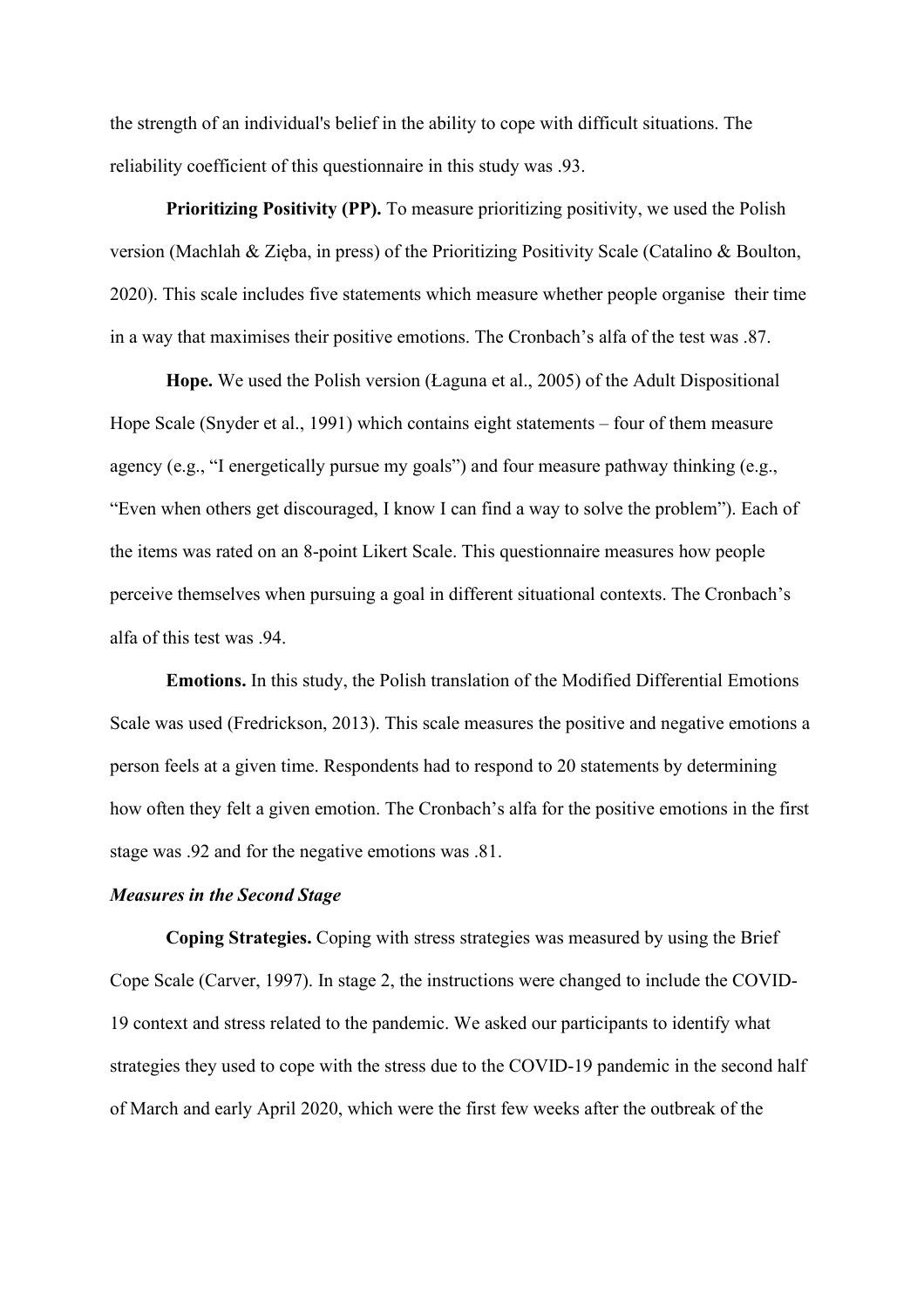pandemic in Poland. In the second part, we asked what they did to cope with the stress and problems due to the COVID-19 pandemic in the last two weeks before measurement.

**Stress***.* To measure stress levels, we used the Polish version (Juczyński & Ogińska-Bulik, 2009) of The Impact of Event Scale, revised version IES-R (Weiss & Marmar, 1997). This scale contains 22 statements that asses subjective feelings of stress due to traumatic experiences, which in this study was COVID-19. The Cronbach's alfa of this test was .93.

In the second stage of the study, we again measured emotions using the Modified Differential Emotions Scale.

#### **RESULTS**

To test our hypotheses, we conducted correlation analysis. Thevariables were not normally distributed, but nevertheless, based on other studies, we decided to use r-Perasona correlations (Havlicek & Peterson, 1976).

Results show the relationships between GSE, Hope and PP, on the one hand, and positive and negative emotions, on the other hand, which were measured a few months before the pandemic. GSE and Hope also turned out to be predictors of the intensity of positive emotions (and Hope was also a predictor of a low level of negative emotions) which were measured one year later during the second wave of the pandemic. These associations were moderate.

Next, we checked whether GSE, Hope and PP were related to the coping styles. As presented in Table 2, the associations of GSE and Hope with coping styles were very similar – high levels of these beliefs about ourselves were associated with the tendency to use active coping, planning, positive reframing and acceptance coping styles and negatively associated with behavioural disengagement and self-blame. The correlation between PP and coping styles was similar to the association of GSE and hope with coping styles, with the difference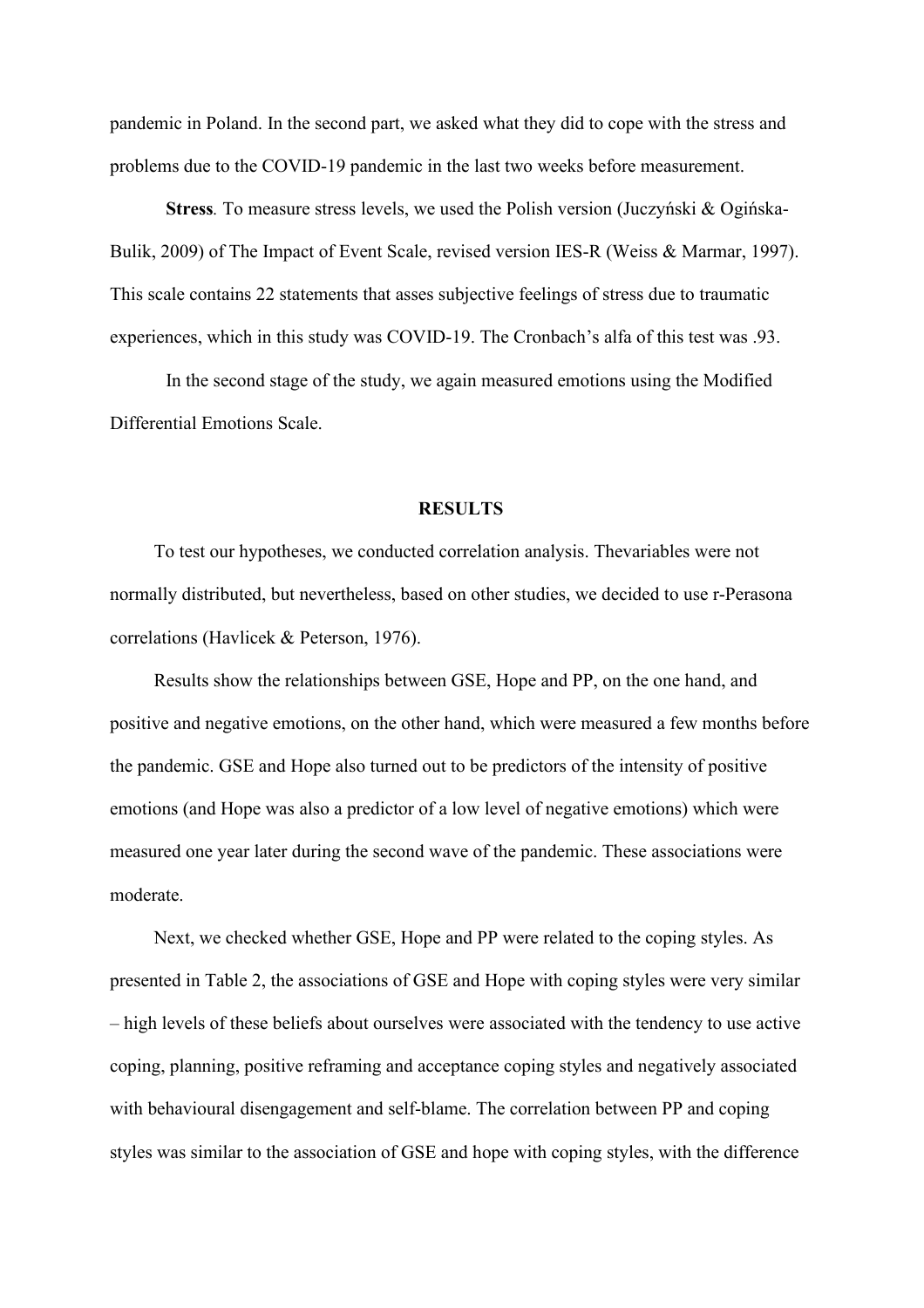that PP didn't correlate with the acceptance coping style, and, in contrast to other's beliefs, there was a positive association between PP and the use of emotional support, use of instrumental support and venting.

# **Table 1**

*Correlations for stress and emotions during pandemic, prioritizing positivity, self-efficacy and hope*

| Variable                   | $\boldsymbol{M}$ | SD    | $\mathbf{1}$ | $\overline{2}$ | 3       | $\overline{4}$ | 5                 | 6      | $\tau$         | 8        |
|----------------------------|------------------|-------|--------------|----------------|---------|----------------|-------------------|--------|----------------|----------|
| Stage 1                    |                  |       |              |                |         |                |                   |        |                |          |
| 1. Self-Efficacy           | 29.59            | 5.69  |              | $.50**$        | $.84**$ |                | $.67***$ $-.34**$ | $-.11$ | $.33**$        | $-.22$   |
| 2. Prioritizing Positivity | 33.52            | 7.32  |              | $\blacksquare$ | $.65**$ | $.62**$        | $-.26*$           | $-.04$ | .04            | $-.08$   |
| 3. Hope                    | 47.05            | 10.67 |              |                |         |                | $.74***$ $-.38**$ | $-12$  | $.29*$         | $-.25*$  |
| 4. Positive Emotions       | 26.44            | 7.91  |              |                |         |                | $-.37**$          | $-.10$ | $.31*$         | $-.23$   |
| 5. Negative Emotions       | 11.59            | 4.93  |              |                |         |                | $\blacksquare$    | $-.04$ | $-.05$         | .22      |
| Stage 2                    |                  |       |              |                |         |                |                   |        |                |          |
| 6. Symptoms of Stress      | 28.91            | 17.28 |              |                |         |                |                   |        | $-.51**$       | $.61**$  |
| 7. Positive Emotions       | 20.23            | 8.95  |              |                |         |                |                   |        | $\blacksquare$ | $-.63**$ |
| 8. Negative Emotions       | 13.42            | 6.50  |              |                |         |                |                   |        |                |          |

*Note:* \* *p* < .05, \*\* *p <* .01

A year later when we asked our respondents which coping strategies they had used during the first weeks of COVID-19 pandemic (March–April 2020) and also during the last two weeks before the measurement (November 2020), the importance of GSE, hope and PP were clearly lower, as shown in Tables 3 and 4. The choice of coping strategies used in the beginning of the pandemic appeared to be unrelated to the level of GSE or PP. Hope predicted the choice of active coping strategy and planning. However, in analysing these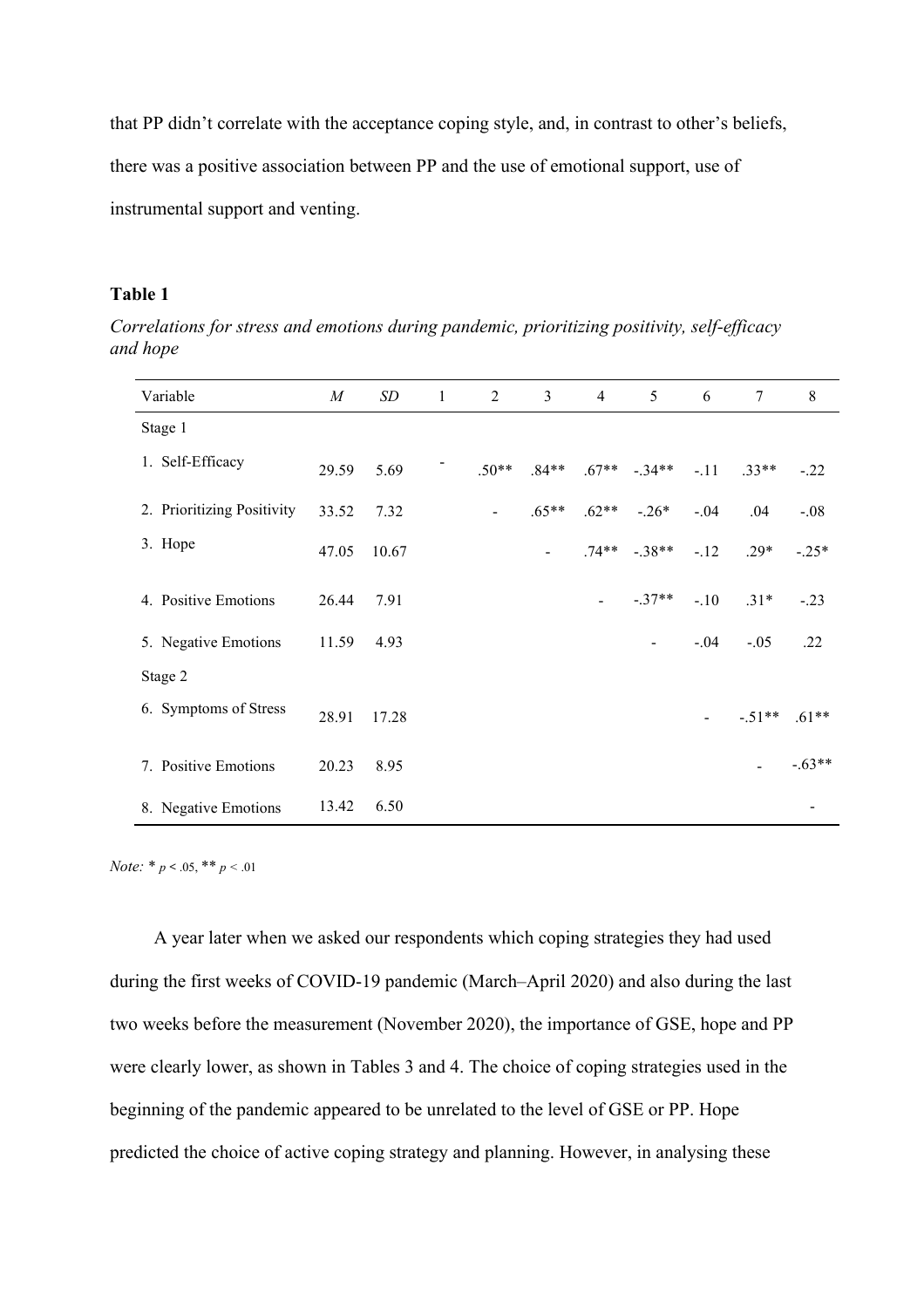# **Table 2**

*Correlations between coping styles and other variables*

| Variables                   | $\boldsymbol{M}$ | $\cal SD$ | <b>GSE</b> | PP      | Hope     | <b>Stress</b> | PE       | NE      |
|-----------------------------|------------------|-----------|------------|---------|----------|---------------|----------|---------|
| Active coping               | 3.05             | .64       | $.62**$    | $.28*$  | $.68**$  | .004          | $.39**$  | $-.21$  |
| Planning                    | 2.92             | .65       | $.60**$    | $.35**$ | $.64**$  | .02           | $.35**$  | $-.11$  |
| Positive reframing          | 2.62             | .77       | $.51**$    | $.38**$ | $.56**$  | $-.11$        | $.34**$  | $-.24*$ |
| Acceptance                  | 2.90             | .58       | $.36**$    | .13     | $.40**$  | .04           | .07      | $-.09$  |
| Humour                      | 2.19             | $.87\,$   | .08        | .06     | .08      | $-.13$        | $-.09$   | .01     |
| Religion                    | 1.73             | .97       | .01        | .12     | .04      | $-.01$        | .12      | .02     |
| Use of emotional support    | 3                | .68       | .13        | $.32**$ | $.25*$   | $.25*$        | $-.05$   | .17     |
| Use of instrumental support | 2.84             | .76       | .04        | $.42**$ | .17      | .24           | $-.18$   | $.24*$  |
| Self-distraction            | 2.72             | .62       | .04        | $-.05$  | .03      | .11           | $-.02$   | $-.09$  |
| Denial                      | 1.52             | .66       | $-.08$     | .16     | .04      | .11           | $-.11$   | .14     |
| Venting                     | 2.7              | .72       | .02        | $.27*$  | .12      | .23           | $-.14$   | $.26*$  |
| Substance use               | 1.5              | .75       | $-14$      | $-.05$  | $-.15$   | $-.06$        | $-.24$   | .05     |
| Behavioural disengagement   | 1.76             | .62       | $-.61**$   | $-.26*$ | $-.58**$ | .22           | $-.43**$ | $.38**$ |
| Self-blame                  | 2.58             | .94       | $-.31*$    | $-.13$  | $-.28*$  | .03           | $-.16$   | .14     |

*Note*. PP – prioritizing positivity; GSE – general self-efficacy, PE – positive emotions (in stage 2), NE – negative emotions (in stage 2);  $p < .05$ ,  $p < .01$ .

results, it is worth taking into account that the respondents may not have later remembered how they coped with stress at the beginning of the pandemic. In the case of coping strategies which were used to deal with stress due to COVID-19 in the last two weeks before the second measurement, some associations with GSE, hope and PP could be observed with a high level of these beliefs correlated with active coping strategies. Moreover, the GSE level was positively associated with positive reframing and negatively associated with behavioural disengagement. A high level of PP also supported the use of planning, use of instrumental support and self-distraction.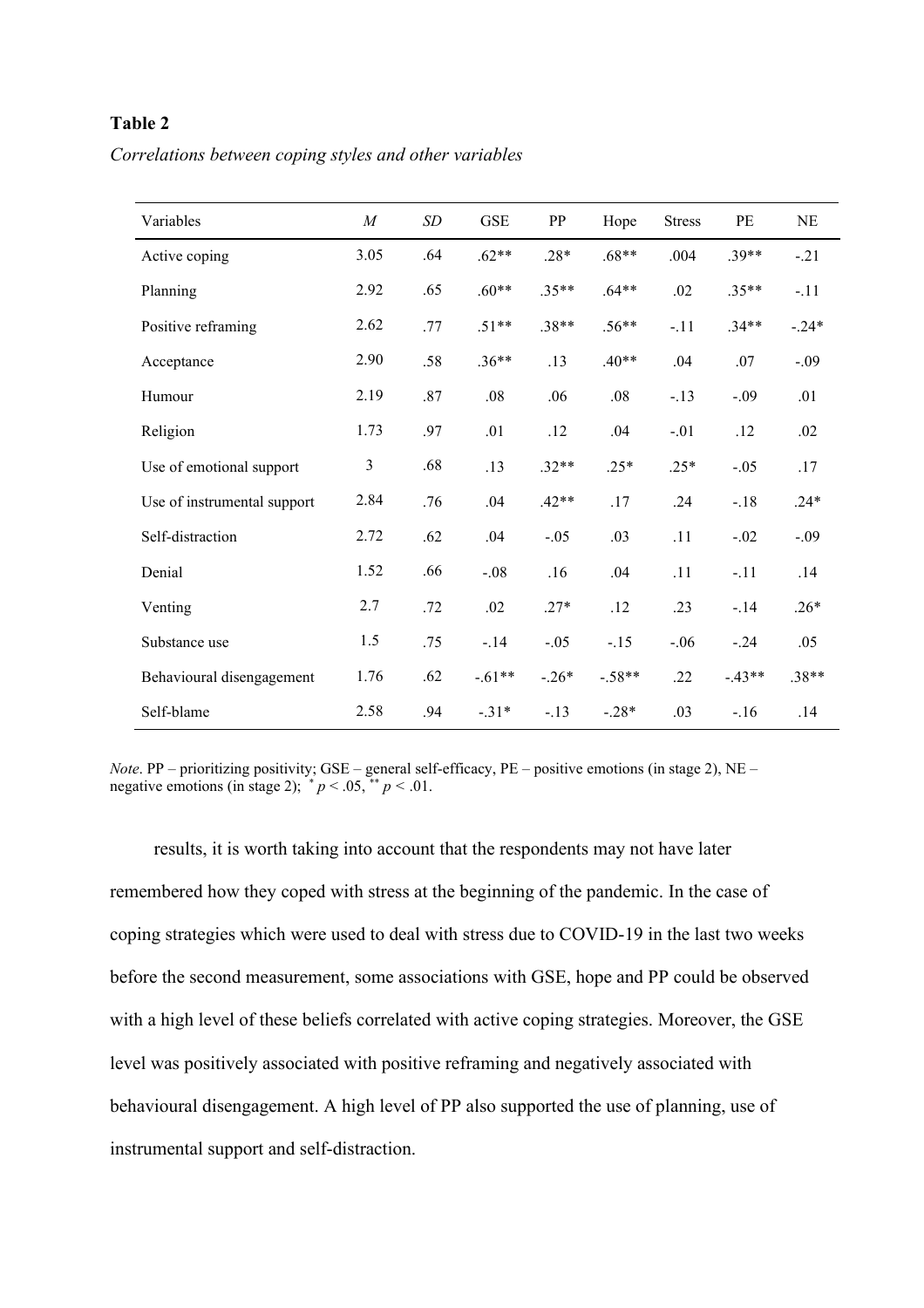## **Table 3**

*Correlation coefficients for coping strategies used in the first weeks of the COVID-19 pandemic*.

| Variables                   | $\boldsymbol{M}$ | SD      | <b>GSE</b> | PP      | Hope    | <b>Stress</b> | PE      | <b>NE</b> |
|-----------------------------|------------------|---------|------------|---------|---------|---------------|---------|-----------|
| Active coping               | 2.36             | .83     | .21        | .15     | $.30*$  | $-.03$        | $.26*$  | .004      |
| Planning                    | 2.36             | .91     | .17        | .22     | $.35**$ | .07           | .21     | $-.04$    |
| Positive refraining         | 2.64             | .78     | .14        | .14     | .15     | .21           | $.26*$  | .16       |
| Acceptance                  | 3.02             | .70     | $-.01$     | .11     | .05     | .01           | .07     | 0.10      |
| Humour                      | 2.38             | .86     | .10        | .12     | .11     | $-.08$        | .05     | $-.05$    |
| Religion                    | 1.45             | .74     | $-.06$     | .01     | $-.07$  | .01           | .12     | $-.02$    |
| Use of emotional support    | 2.55             | $.87\,$ | .23        | $.18$   | .19     | $.35**$       | .10     | .14       |
| Use of instrumental support | 2.38             | .87     | .19        | .17     | .17     | .23           | .10     | .15       |
| Self-distraction            | 2.33             | .71     | .11        | .11     | .15     | $.34**$       | $.07$   | .12       |
| Denial                      | 1.41             | .59     | $-.03$     | $-.04$  | $-.07$  | $.29*$        | $-.22$  | .24       |
| Venting                     | 2.41             | .71     | .22        | .09     | .17     | $.42**$       | $-.07$  | .19       |
| Substance use               | 1.33             | .64     | $-.02$     | $-.03$  | $-.06$  | $.34**$       | $-.27*$ | .22       |
| Behavioural disengagement   | 1.46             | .61     | $-.16$     | .07     | $-.12$  | .23           | $-.28*$ | $.27*$    |
| Self-blame                  | 1.39             | .55     | $-.13$     | $.08\,$ | $.07\,$ | .03           | $-.09$  | .00.      |

*Note*. PP – prioritizing positivity; GSE – general self-efficacy, PE – positive emotions (in stage 2), NE – negative emotions (in stage 2);  $\sqrt{\binom{p}{n}}$  < .05,  $\sqrt{\binom{p}{n}}$  < .01.

As presented in Table 5, the results of correlation analysis between coping styles and strategies used during the pandemic indicated a wide variation in covariance between each coping style and corresponding strategy. In the case of most coping styles, their level as measured one year before the COVID-19 pandemic turned out to be a predictor of the use of the corresponding coping strategies as a result of the stress due to the pandemic. However, with the exception of religion, these associations were weak or moderate. In contrast, the levels of coping styles such as acceptance, self-distraction and self-blame didn't predict the frequency of use of their corresponding coping strategies. For example, if an individual's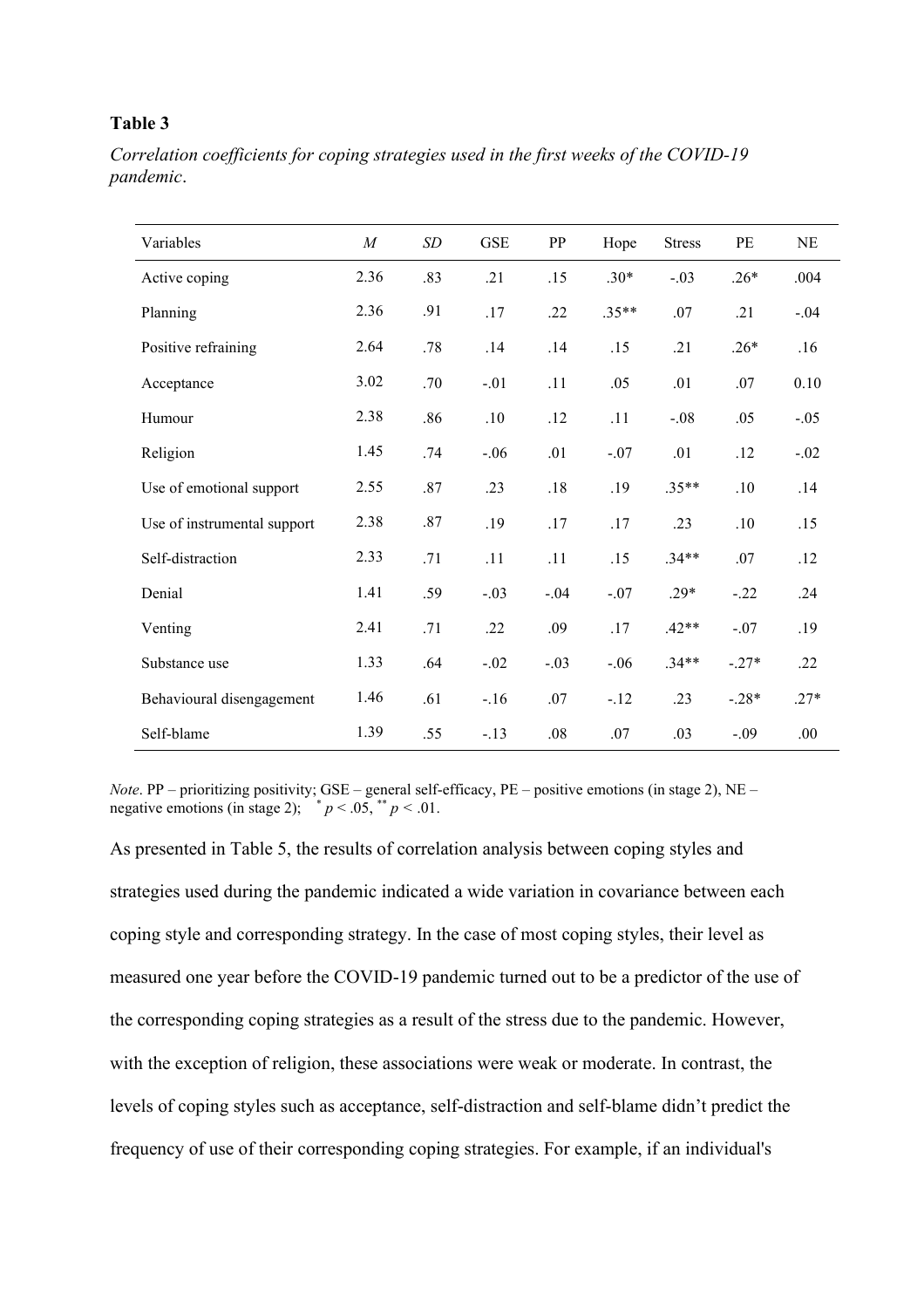# **Table 4**

*Correlation coefficients for coping strategies in the last two weeks before the measurement.* 

| Variables                   | $\boldsymbol{M}$ | SD           | <b>GSE</b> | PP      | Hope    | <b>Stress</b> | PE       | NE      |
|-----------------------------|------------------|--------------|------------|---------|---------|---------------|----------|---------|
| Active coping               | 2.33             | .95          | $.30*$     | $.39**$ | $.40**$ | $.26*$        | .12      | .11     |
| Planning                    | 2.39             | 1.03         | .24        | $.32**$ | $.38**$ | .15           | .15      | .08     |
| Positive reframing          | 2.51             | 1.01         | $.27*$     | .16     | $.26*$  | $-.02$        | $.36**$  | $-.04$  |
| Acceptance                  | 2.91             | .85          | .05        | .08     | .04     | $.34*$        | $-.20$   | $.35**$ |
| Humour                      | 2.41             | .96          | .06        | .04     | .15     | $-.14$        | .01      | .02     |
| Religion                    | 1.45             | .79          | $-.03$     | .11     | $-.03$  | .03           | .09      | .03     |
| Use of emotional support    | 2.30             | $\mathbf{1}$ | .17        | .20     | .12     | $.39**$       | .07      | $.25*$  |
| Use of instrumental support | 2.20             | .92          | .23        | $.30*$  | $.18$   | $.26*$        | .10      | .18     |
| Self-distraction            | 2.26             | .88          | .06        | $.29*$  | .04     | $.47**$       | $-.20$   | $.31*$  |
| Denial                      | 1.28             | .55          | $-.10$     | .06     | $-.07$  | $.35**$       | $-.28*$  | $.27*$  |
| Venting                     | 2.23             | .82          | .22        | .19     | .10     | $.45**$       | $-.12$   | $.43*$  |
| Substance use               | 1.18             | .52          | $-.03$     | .04     | $-.16$  | $.26*$        | $-.15$   | $.31*$  |
| Behavioural disengagement   | 1.42             | .71          | $-.34**$   | $-.01$  | $-.22$  | $.32**$       | $-43**$  | $.42**$ |
| Self-blame                  | 1.44             | .60          | $-.14$     | $-.05$  | $-.11$  | $.40**$       | $-.34**$ | $.36**$ |

*Note*. PP – prioritizing positivity; GSE – general self-efficacy, PE – positive emotions (in stage 2), NE – negative emotions (in stage 2);  $^*p < .05$ ,  $^*p < .01$ .

typical coping style was acceptance of the stressful situation, it didn't mean that in this sample, this individual was trying to accept the pandemic situation in order to reduce the level of stress associated with that situation. This was similarly the case for self-distraction and self-blame. In the case of these three coping styles/strategies, we can assume that the demands of this new and specific situation, that is, the COVID-19 pandemic, may have more impact on the choice (or not) of the particular strategy than the dispositional tendency to use (or not) the strategy in ordinary situations.

The participants were asked about the frequency of use of each coping strategy during the first few weeks after the pandemic was announcement in Poland and also over the last two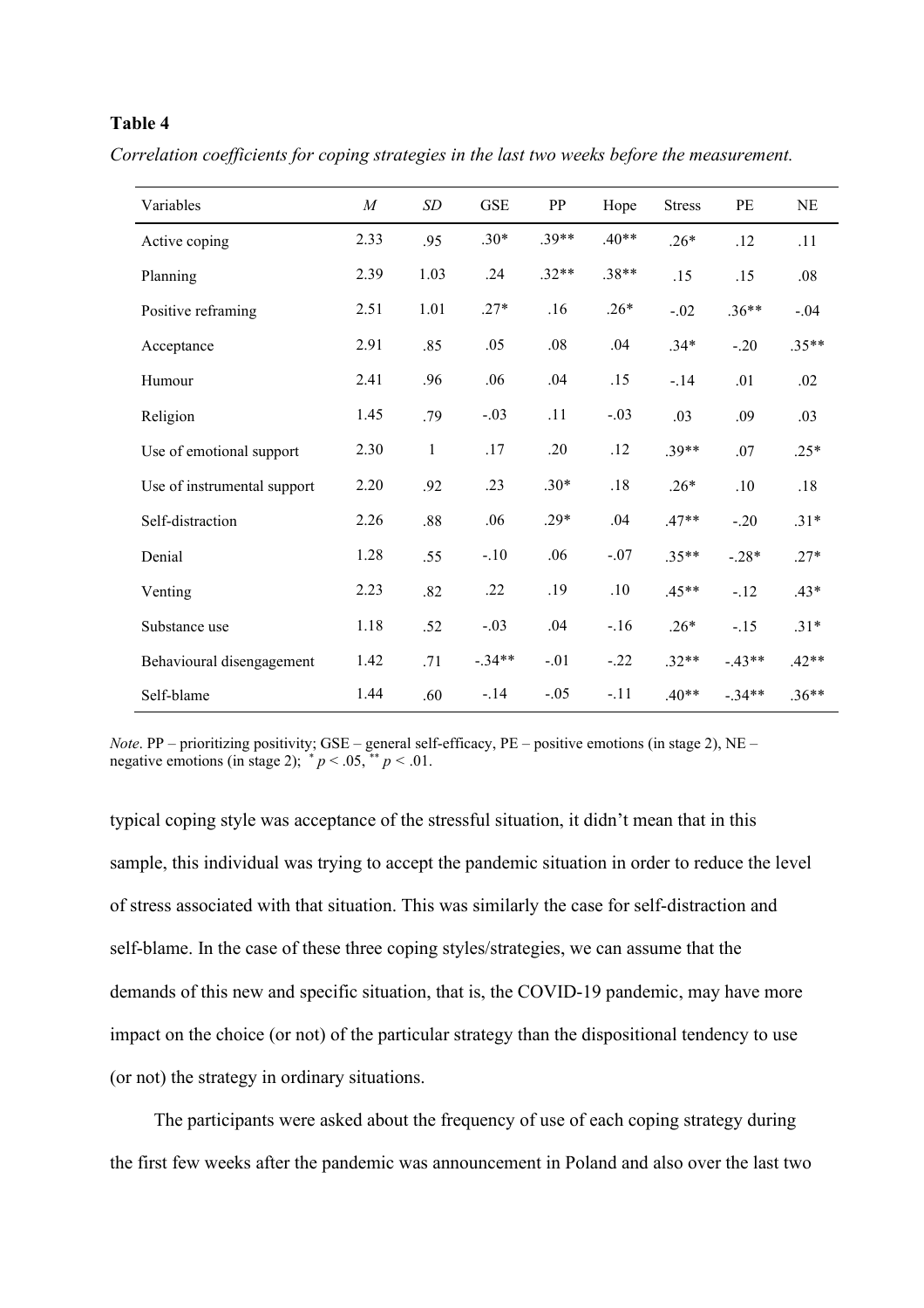weeks before the second measurement (November 2020). The results shown in Table 5 (right part) indicate that respondents declared a similar frequency of use for each strategy in both time periods, with the exception of the use of emotional support, use of instrumental support and substance use, for which the frequency of use was significantly lower in the later time period. However, these differences were small, as demonstrated by Cohen's *d* values <.4 (Cohen, 1988). This may suggest a relatively high degree of stability for coping strategies used by our participants to deal with pandemic stress. However, it is also possible that the respondents didn't remember how they coped with stress at the beginning of the pandemic, and they rated the frequency of using each strategy based on their experiences over the last weeks.

# **Table 5**

|                                      | Coping strategies<br>in the first weeks of<br>the COVID-19<br>pandemic |                  | Coping strategies<br>in the two weeks<br>before the<br>measurement |                  | Comparison of means for<br>coping strategies during<br>the first and last weeks |                  |                             |  |
|--------------------------------------|------------------------------------------------------------------------|------------------|--------------------------------------------------------------------|------------------|---------------------------------------------------------------------------------|------------------|-----------------------------|--|
| Coping styles                        | $\boldsymbol{r}$                                                       | $\boldsymbol{p}$ | r                                                                  | $\boldsymbol{p}$ | $\boldsymbol{t}$                                                                | $\boldsymbol{p}$ | Cohen's<br>$\boldsymbol{d}$ |  |
| 1. Active coping                     | $.32**$                                                                | .010             | $.35**$                                                            | .004             | .39                                                                             | .697             | .05                         |  |
| Planning<br>2.                       | $.25*$                                                                 | .045             | $.26*$                                                             | .034             | $-.22$                                                                          | .825             | .02                         |  |
| Positive reframing<br>3.             | $.25*$                                                                 | .048             | $.25*$                                                             | .042             | 1.33                                                                            | .189             | .17                         |  |
| Acceptance<br>4.                     | $-.01$                                                                 | .915             | $-.03$                                                             | .786             | 1.44                                                                            | .156             | .17                         |  |
| Humour<br>5.                         | $.53**$                                                                | .000             | $.41**$                                                            | .001             | $-.34$                                                                          | .736             | .04                         |  |
| Religion<br>6.                       | $.78**$                                                                | .000             | $.70**$                                                            | .000             | .13                                                                             | .901             | .02                         |  |
| Use of emotional support<br>7.       | $.39**$                                                                | .001             | $.31*$                                                             | .012             | 2.91                                                                            | .005             | .36                         |  |
| Use of instrumental<br>8.<br>support | .23                                                                    | .067             | $.32**$                                                            | .009             | 2.04                                                                            | .045             | .25                         |  |
| Self-distraction<br>9.               | .15                                                                    | .216             | .14                                                                | .259             | .75                                                                             | .458             | .10                         |  |
| 10. Denial                           | $.30*$                                                                 | .015             | .11                                                                | .384             | 1.67                                                                            | .101             | .21                         |  |

*Correlation between coping styles and coping strategies used in both of the measures (first weeks of the COVID-19 pandemic and the last two weeks before the measurement) and comparison of means for coping strategies during both stages.*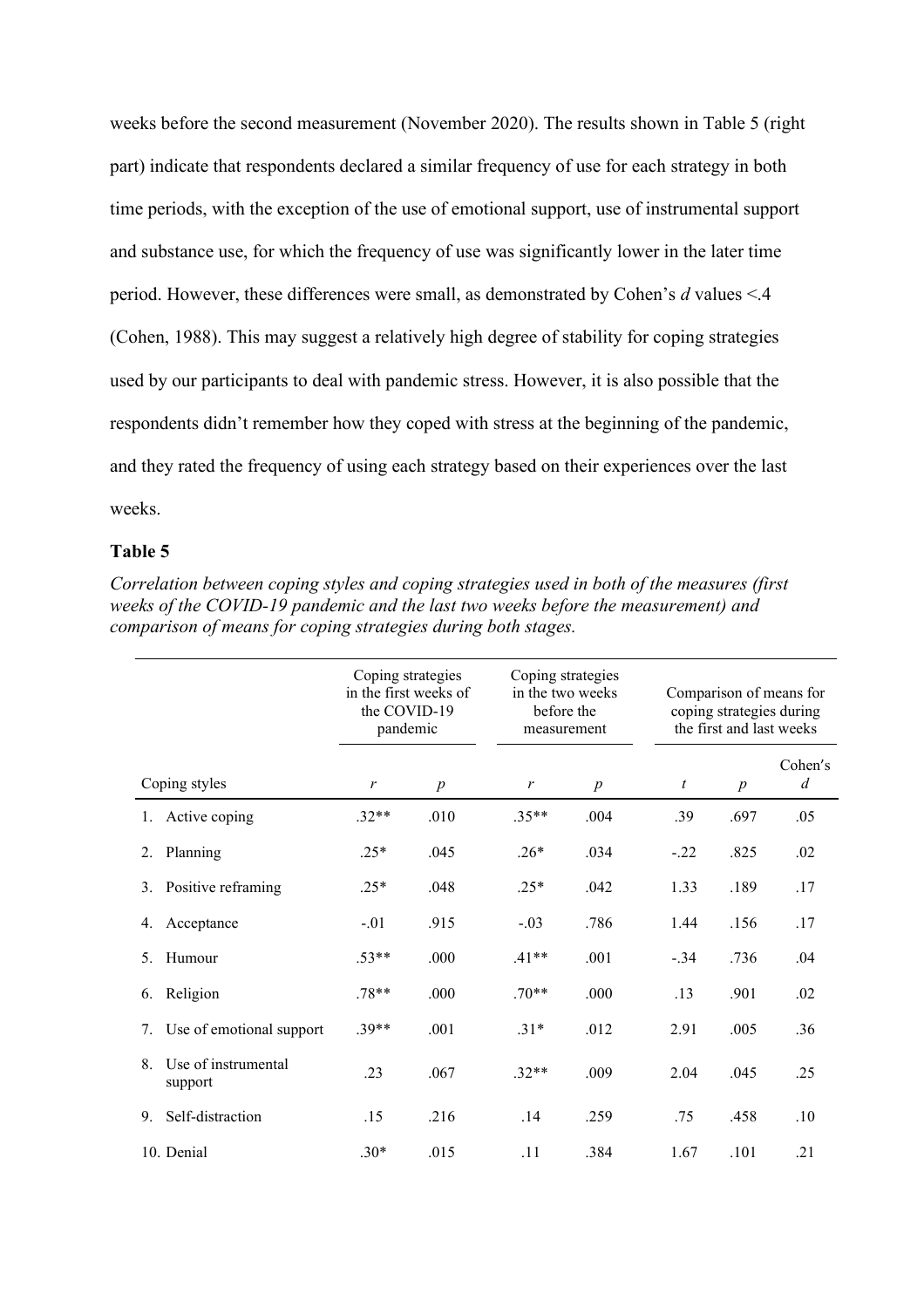| 11. Venting                      | $.39**$ | .001 | $.25*$  | .040 | 1.95   | .055 | .23 |
|----------------------------------|---------|------|---------|------|--------|------|-----|
| 12. Substance use                | $.41**$ | .001 | .22     | .071 | 2.53   | .014 | .30 |
| 13. Behavioural<br>disengagement | $.33**$ | .007 | $.39**$ | .001 | .44    | .658 | .06 |
| 14. Self-blame                   | .08     | .550 | $-.03$  | .837 | $-.50$ | .616 | .07 |

Despite the lack of correlation between beliefs and stress levels, we conducted a mediation analysis to test Hypothesis 4. The reason for this is that the absence of such a relationship does not necessarily indicate the absence of a causal relationship (Hayes, 2017). Therefore, we used the SPSS Process macro by Hayes (2013). Mediation analyses were conducted for models in which GSE, Hope or PP were predictors, and they stressed the dependent variable for each of the coping strategies as a potential mediator of the effects of GSE, hope or PP on stress. However, the results did not support our hypothesis that strategy choice is a mediator of the effect of beliefs on stress levels and, therefore, Hypothesis 4 was not confirmed.

## **Discussion**

## **Hope, General Self-efficacy, and Prioritizing Positivity as Predictors of Coping**

Our findings show that there were some associations between several coping strategies measured over the last two weeks and self-efficacy, prioritizing positivity and hope. However, there was no connection between these variables and coping strategies as measured at the beginning of the pandemic.

A comparison of the associations of GSE, hope and PP with coping styles (how the respondents usually dealt with stress) and the associations of these variables with the choice of coping strategies from the stress related to the COVID-19 pandemic shows some similarities but also differences. Noteworthy is the association between PP and selfdistraction. Results indicated that there was no connection between PP and the self-distraction coping style, but, on the other hand, PP level seems to predict the use of self-distraction as a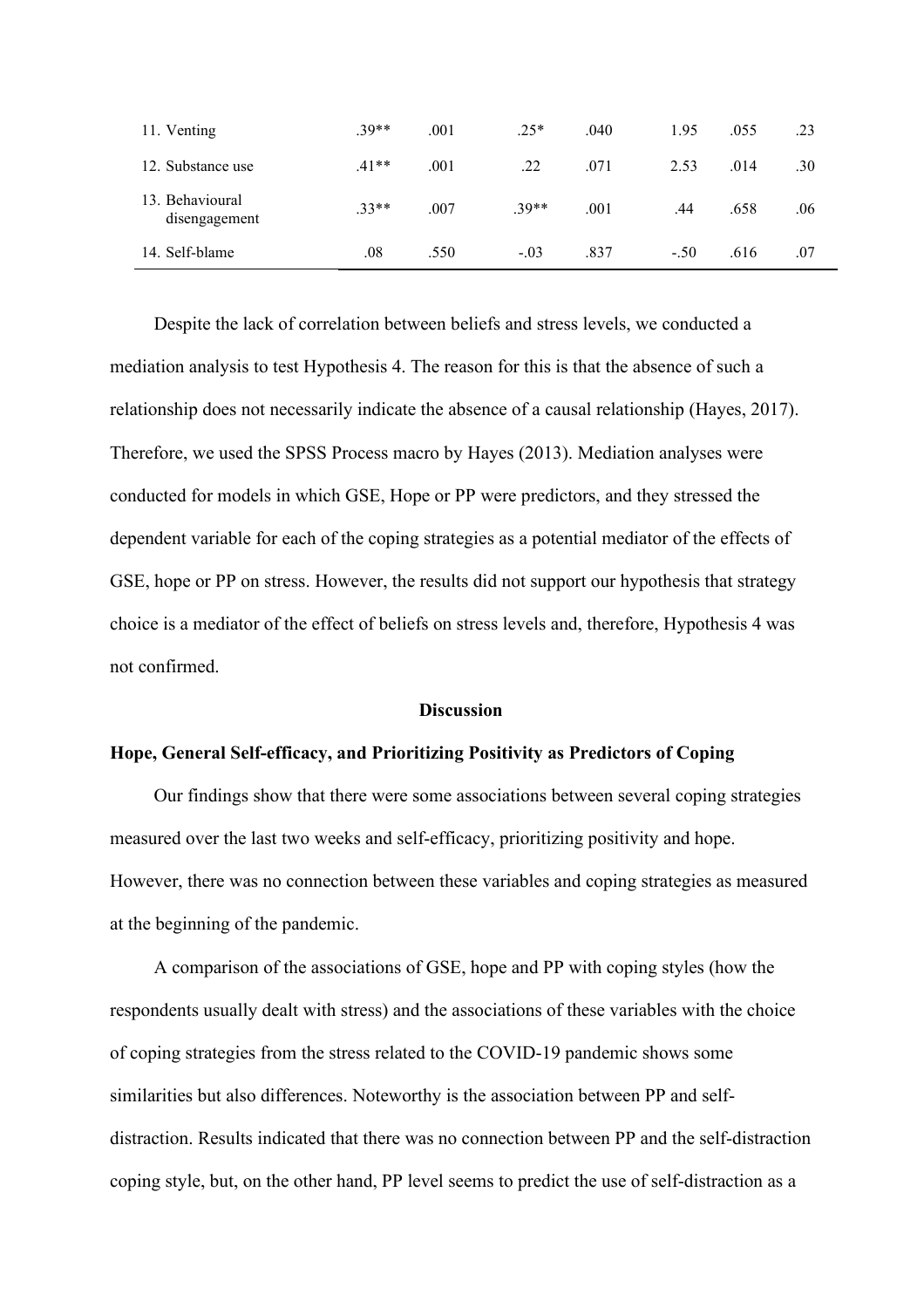coping strategy in the context of the pandemic. Perhaps seeking opportunities to experience positive emotions, which is generally not associated with distraction from difficulties as a coping strategy, may play such a role in the case of a pandemic situation. Some researchers have confirmed that many people in coping with the difficulties of life during the COVID-19 pandemic have increased the amount of time spent on entertainment, such as watching a TV series (Cauberghe et al., 2021; Taylor et al., 2020). Perhaps this is in particular the case for people with a high level of PP, which can be considered as the ability to regulate emotions by generating opportunities to experience positive affective states.

## **Prioritizing positivity, hope and self-efficacy and stress levels during COVID-19**

According to our results there were no associations between GSE, Hope, PP and stress level measured on the study second stage. This is consistent with other findings which indicate that more important than general beliefs about oneself are those about one's ability to cope with a specific source of stress (Luszczynska, Gutiérrez‐Doña, Schwarzer, 2005).

The current COVID-19 pandemic is associated with high levels of stress or anxiety (Huang & Zhao, 2020; Taylor et al., 2020). We have observed that the stress level is related to the emotions which are experienced. This means that we have actually managed to measure the emotion felt at the moment and, as might be expected, stress is significantly related to high levels of negative emotions and low levels of positive emotions. In this study, self-efficacy and hope were associated with feelings of positive emotions during the pandemic. Based on other studies, we also expected an association between PP and positive emotions (Catalino et al., 2014; Littman-Ovadia & Russo-Netzer, 2019); however, these results were not reflected in our study. In the current pandemic context, such a tendency may not be as effective as in normal circumstances because our affective state is more influenced by factors beyond our control and perhaps the strategies developed under normal circumstances for seeking opportunities to experience positive emotions are inappropriate in a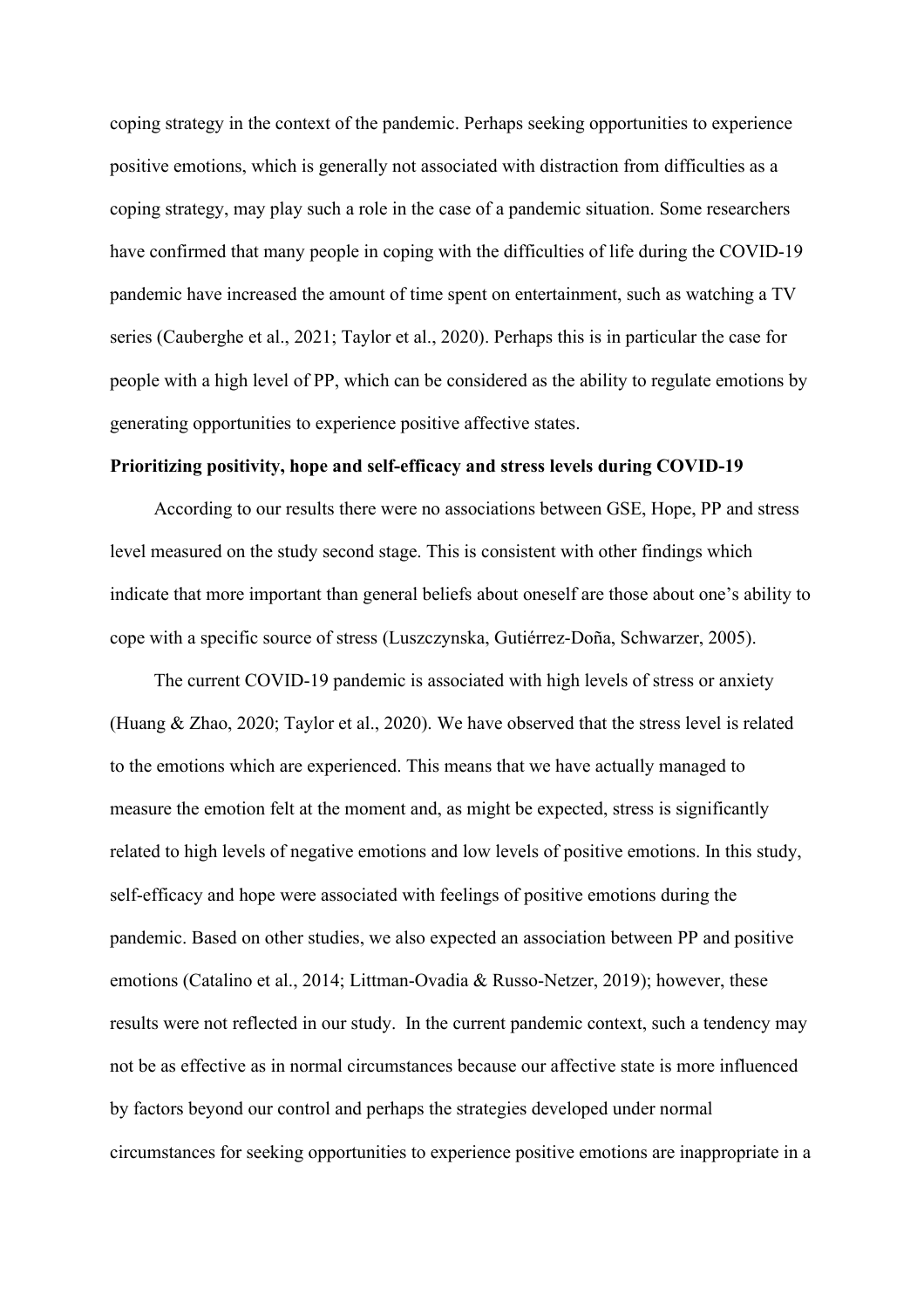pandemic situation. We believe that the seriousness of the situation associated with the COVID-19 pandemic makes it difficult to look for occasions to feel positive emotions due to, for example, restrictions such as social isolation. It is also noteworthy that prioritizing positivity predicted the use of self-distraction in the context of the pandemic. Positive distraction appears to be a form of adaptive coping for a chronic stressor (Waugh et al., 2020). Other studies have shown that distractions, such as social media (Twitter, Instagram, TikTok, etc.), to help people actively cope with the current situation are associated with a reduction in stress and anxiety to some extent and to an increase in happiness (Cauberghe et al., 2021). A possible adaptive coping strategy during a pandemic seems to be to enjoy spending quality time and infusing everyday events with positive things (Finlay et al., 2021).

# **Relationship between coping styles and corresponding coping strategies**

This study also aimed to examine if there is an association between coping styles measured before the pandemic and corresponding coping strategies in a highly specific context, which in our study is the COVID-19 pandemic.

Consistent with previous studies (Delahaij & Van Dam, 2017) as well as our hypothesis, coping styles primarily predicted coping strategies for stress related to the COVID-19 pandemic. Moreover, acceptance was found to be the most frequently used strategy during the pandemic. Acceptance appears to be an effective strategy during COVID-19 (Polizzi et al., 2020). Most likely, this strategy is currently an adaptive strategy forced by a pandemic situation, defined as a chronic stress over which an individual has no control and has no ability to end. These findings are consistent with research on strategy choice dependent on perceived control (Anshel & Kaissidis, 1997).

The level of stress measured is reflected in the emotions felt at a given time. Therefore, the association between strategies from the beginning of the pandemic and stress may suggest their impact on current stress levels. The results in this case showed some positive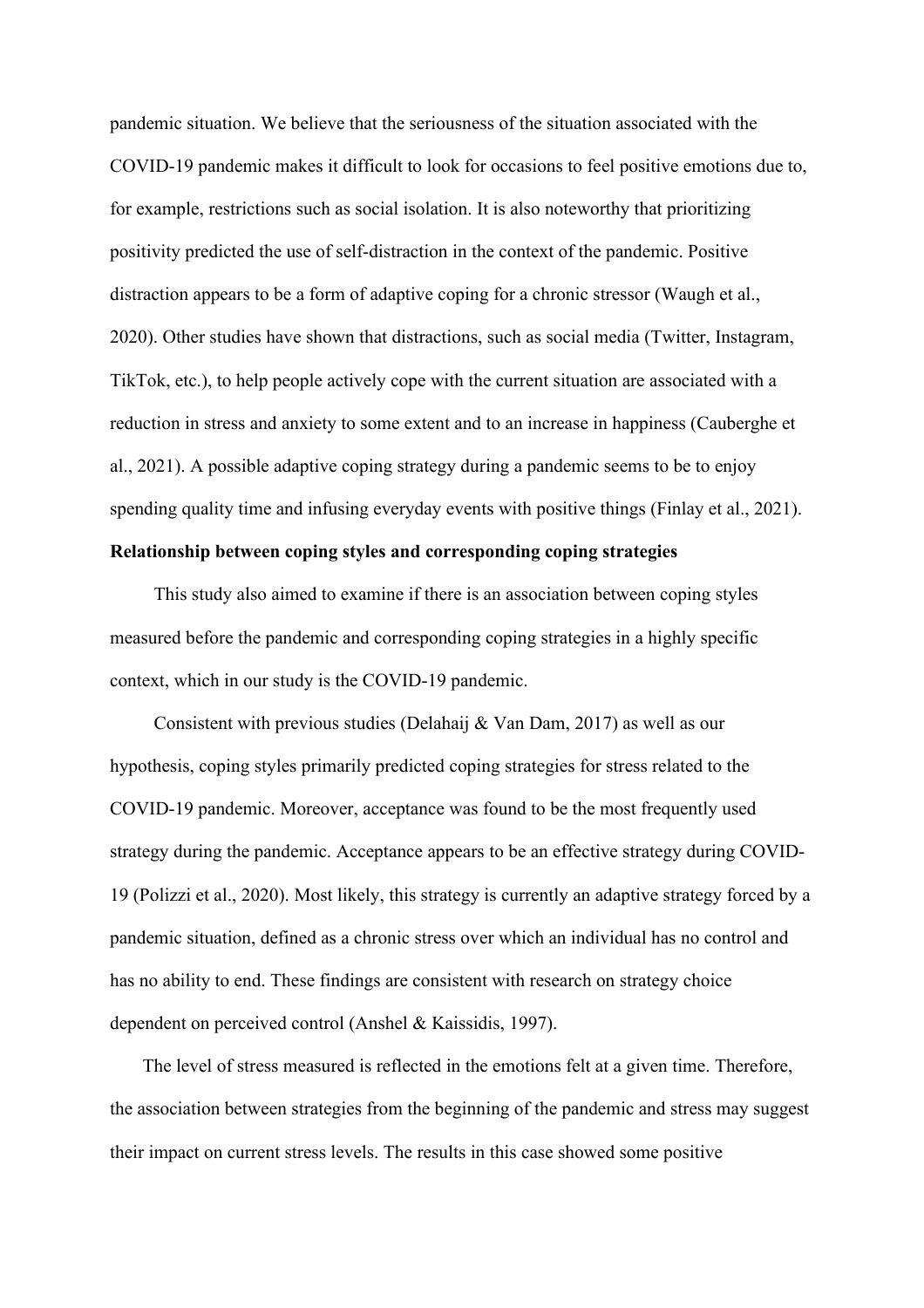relationships as well. The highest means of coping here were strategies such as selfdistraction, venting, substance use, and use of emotional support. Some of these results were unexpected. For example, the use of emotional support involves seeking support or understanding from others, such as friends or family. Some studies have shown that social support is associated with a decrease in some of the symptoms of stress and anxiety (Chamberlin & Green, 2010; Grills-Taquechel et al., 2011). These results were not reflected in this study and the use of emotional support was positively associated with higher stress levels. However, those findings are consistent with those obtained in a study of Italian healthcare workers (Babore et al., 2020). Seeking emotional support may not be useful because a lot of us are struggling with the current situation, and it may be harder for us to support others when we need emotional support as well. Therefore, emotional support from others may not be effective in reducing stress in the context of the COVID-19 pandemic.

The overall stress level was significantly and positively associated with some coping strategies used in the last two weeks prior to measurement. Exceptions were strategies such as planning, positive reframing, humour and religion. Such results do not necessarily mean that more frequent use of these strategies increases feelings of stress. During the COVID-19 pandemic, we are exposed to chronic stress which is different from normal conditions, and, as a result, we need to initiate some forms of coping strategies more often. As was also mentioned in Chamberelin and Green's study (2010), higher stress levels in almost every case of coping strategies do not necessarily reflect their non-adaptive nature. This may be related to increased coping efforts due to increased stress during COVID-19.

## **Limitations**

Although this study provides valuable insight into relations between GSE, Hope, PP and choice and use of coping strategies during the COVID-19 pandemic, it is not without limitations.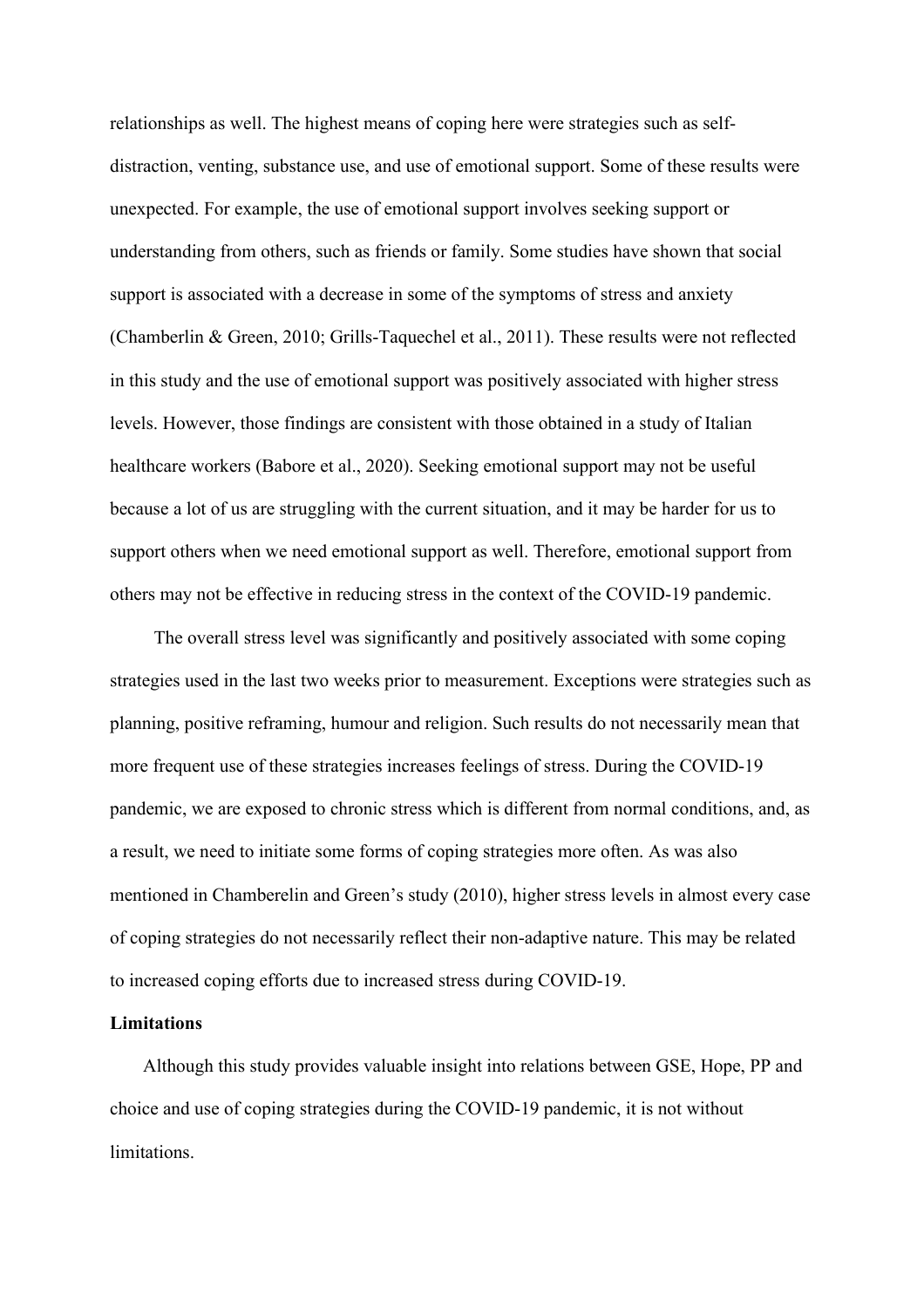First, due to the correlational nature of the results, we cannot determine the effect of each variable on the others. We can only determine if there is any association between them.

The study partly relies on prospective data – we asked respondents about their use of strategies from the beginning of the pandemic. It is important to consider that respondents may not have precisely remembered which strategies they used several months earlier. However, the survey also included questions about strategies used over the last two weeks before the measurement which should be more representative of the coping strategies actually used in that time period.

In the second measurement, the number of respondents was much lower than in the first one, which forced us to remove some responses. It is also possible that due to the small sample size, some relationships may be undetected or spurious.

## **Study implications**

Our results confirm that coping styles do not necessarily predict coping strategies in specific crisis situations, such as the COVID-19 pandemic. Thus, the approach commonly used in studies which predicts the use of a strategy in particular circumstances based on knowledge of coping styles has its limitations, especially when dealing with a new type of situation. Pandemic COVID-19 is just one example of this kind of circumstance in which strategies other than those typically used are desirable.

Follow-up investigations could examine what is helpful in reducing stress when dealing with a chronic stressor. In our study, PP was not associated with positive emotions, which we believe is related to the inadequacy of previously used approaches to experiencing positive emotions in a pandemic context. In this case, it may be important to focus not on reinforcing behaviours to seek positive emotions per se but to seek behaviours that are appropriate in the new context that is COVID-19.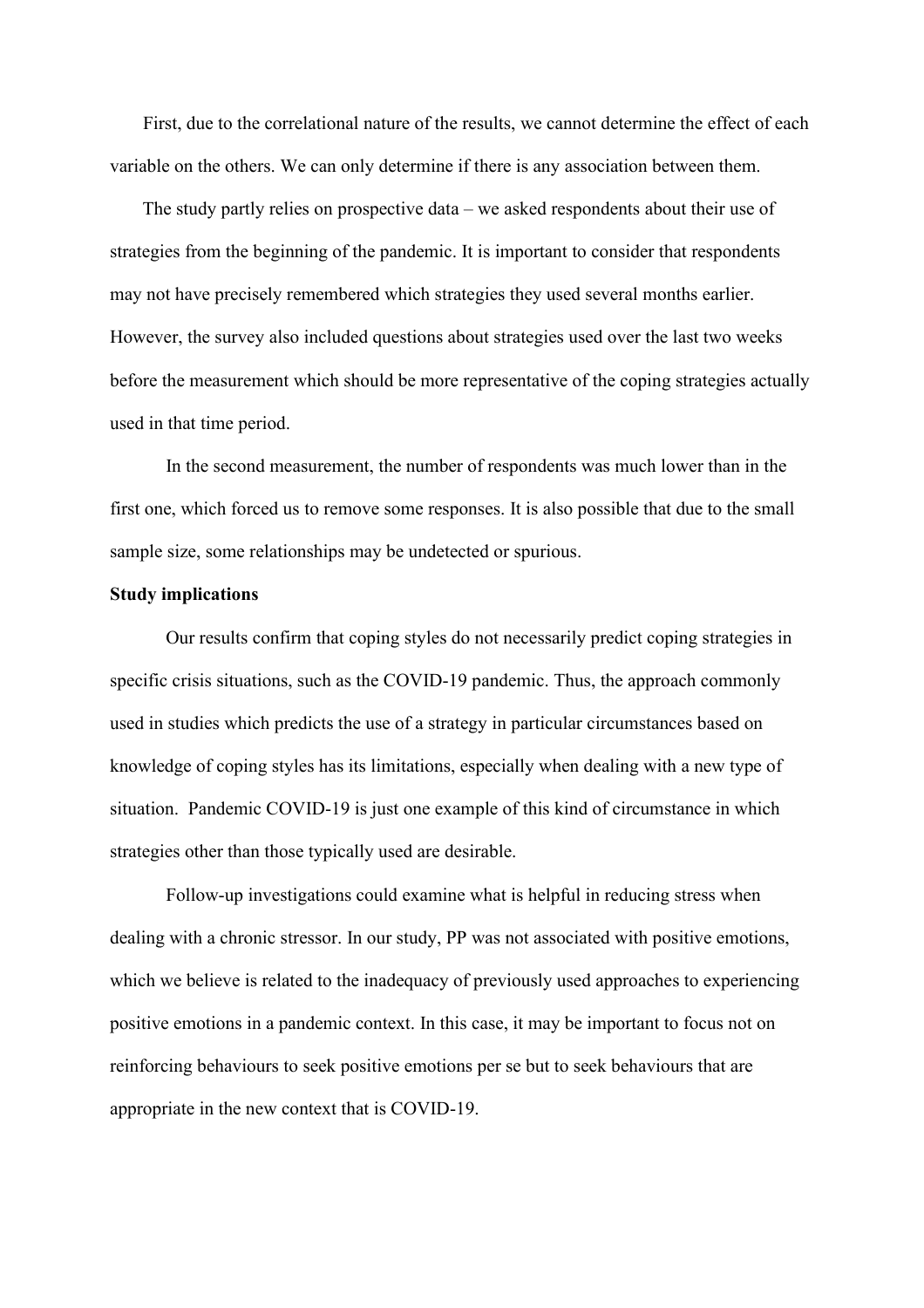However, higher GSE and hope appear to be associated with higher feelings of positive emotions. Thus, it may be useful as an intervention to reinforce these two beliefs during the pandemic as they prove to be a source of positive emotions.

## **REFERENCES**

- Abba-Aji, A., Li, D., Hrabok, M., Shalaby, R., Gusnowski, A., Vuong, W., Surood, S., Nkire, N., Li, X.-M., Greenshaw, A. J., & Agyapong, V. I. O. (2020). COVID-19 pandemic and mental health: Prevalence and correlates of new-onset obsessive-compulsive symptoms in a Canadian province. *International Journal of Environmental Research and Public Health*, *17*(19), E6986. https://doi.org/10.3390/ijerph17196986
- Abdi, H. M., Bageri, S., Shoghi, S., Goodarzi, S., & Hosseinzadeh, A. (2012). The role of metacognitive and self-efficacy beliefs in students' test anxiety and academic achievement. *, 6(12)*, 418–422.

http://www.ajbasweb.com/old/ajbas/2012/Nov%202012/418-422.pdf

- Anshel, M. H., & Kaissidis, A. N. (1997). Coping style and situational appraisals as predictors of coping strategies following stressful events in sport as a function of gender and skill level. *British Journal of Psychology*, *88*(2), 263–276. https://doi.org/10.1111/j.2044-8295.1997.tb02634.x
- Arora, S., Chaudhary, P., & Singh, R. K. (2021). Impact of coronavirus and online exam anxiety on self-efficacy: The moderating role of coping strategy. *Interactive Technology and Smart Education.* Advance online publication. https://doi.org/10.1108/ITSE-08-2020-0158
- Babore, A., Lombardi, L., Viceconti, M. L., Pignataro, S., Marino, V., Crudele, M., Candelori, C., Bramanti, S. M., & Trumello, C. (2020). Psychological effects of the COVID-2019 pandemic: Perceived stress and coping strategies among healthcare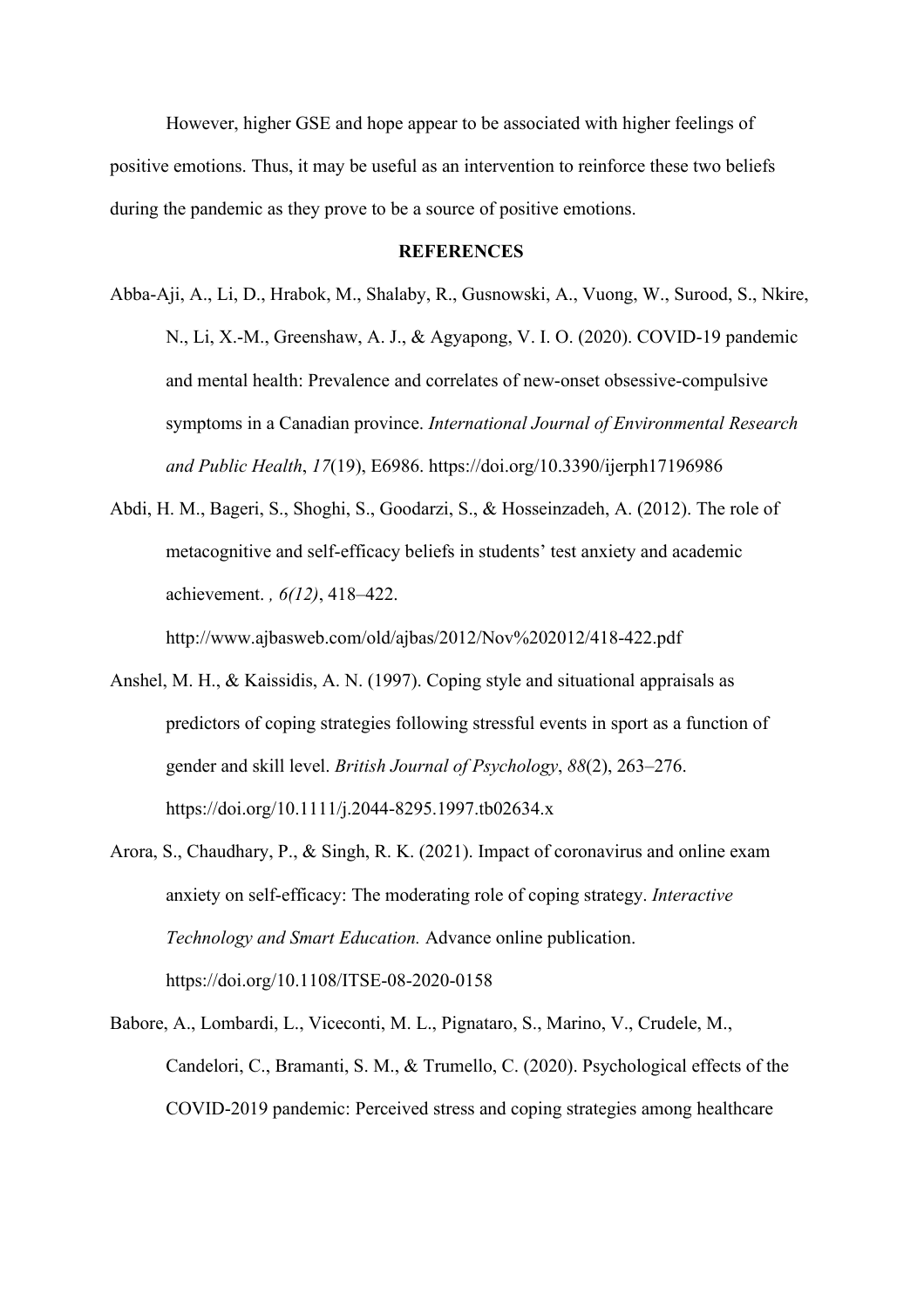professionals. *Psychiatry Research*, *293*, 113366. https://doi.org/10.1016/j.psychres.2020.113366

- Benight, C. C., & Bandura, A. (2004). Social cognitive theory of posttraumatic recovery: The role of perceived self-efficacy. *Behaviour Research and Therapy*, *42*(10), 1129–1148. https://doi.org/10.1016/j.brat.2003.08.008
- Carver, C. S. (1997). You want to measure coping but your protocol' too long: Consider the brief cope. *International Journal of Behavioral Medicine*, *4*(1), 92. https://doi.org/10.1207/s15327558ijbm0401\_6
- Carver, C. S., Scheier, M. F., & Weintraub, J. K. (1989). Assessing coping strategies: A theoretically based approach. *Journal of Personality and Social Psychology*, *56*(2), 267–283. https://doi.org/10.1037/0022-3514.56.2.267
- Catalino, L. I., Algoe, S. B., & Fredrickson, B. L. (2014). Prioritizing positivity: An effective approach to pursuing happiness? *Emotion (Washington, D.C.)*, *14*(6), 1155–1161. https://doi.org/10.1037/a0038029
- Catalino, L. I., & Boulton, A. J. (2020). The psychometric properties of the Prioritizing Positivity Scale. *Journal of Personality Assessment*, 1–11. https://doi.org/10.1080/00223891.2020.1828433
- Cauberghe, V., Van Wesenbeeck, I., De Jans, S., Hudders, L., & Ponnet, K. (2021). How adolescents use social media to cope with feelings of loneliness and anxiety during COVID-19 lockdown. *Cyberpsychology, Behavior and Social Networking*, *24*(4), 250–257. https://doi.org/10.1089/cyber.2020.0478
- Chamberlin, M. J. A., & Green, H. J. (2010). Stress and coping strategies among firefighters and recruits. *Journal of Loss and Trauma*, *15*(6), 548–560. https://doi.org/10.1080/15325024.2010.519275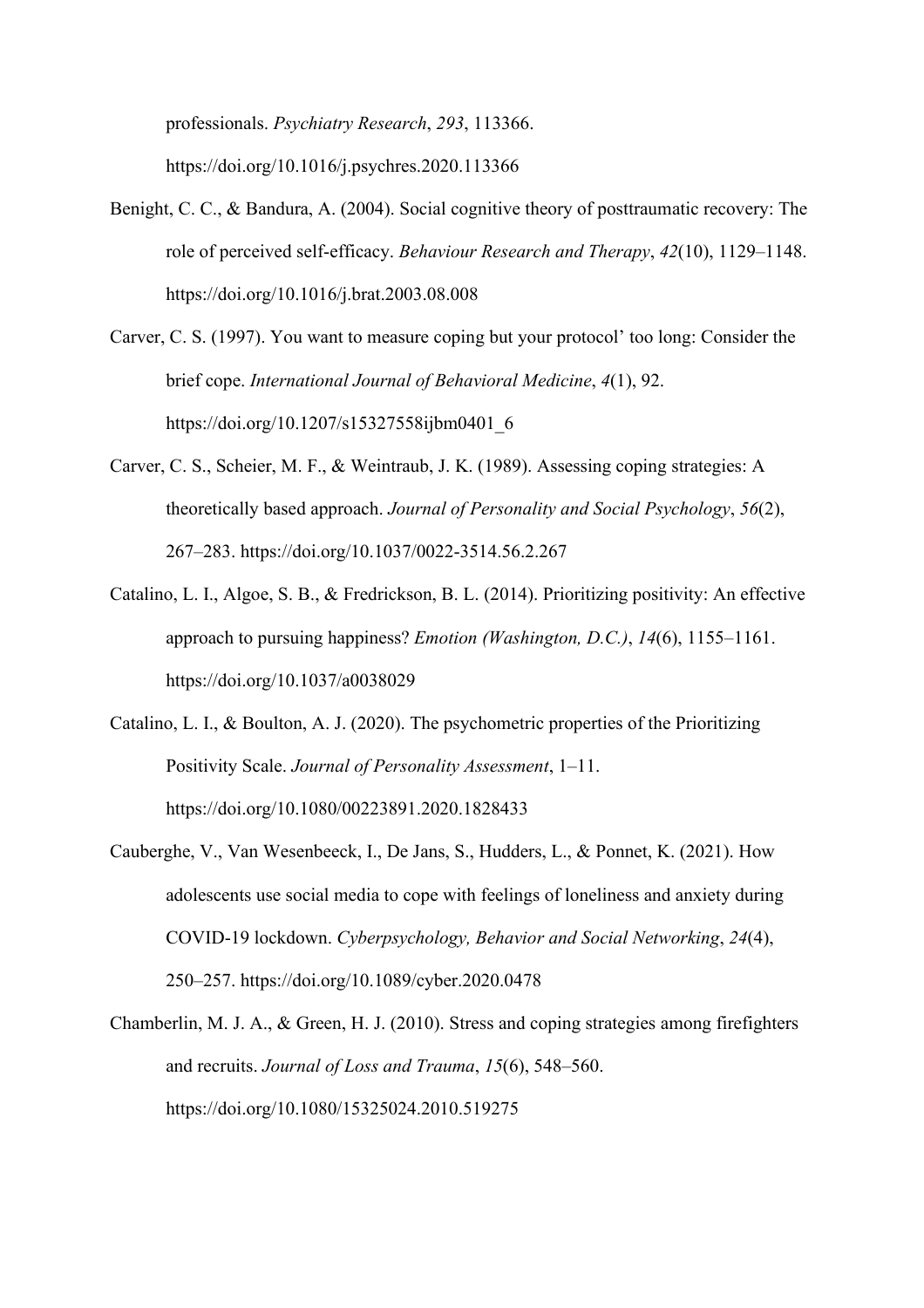- Cohen, J. (1988). *Statistical power analysis for the behavioral sciences* (2nd ed). L. Erlbaum Associates.
- Cronqvist, A., Klang, B., & Björvell, H. (1997). The use and efficacy of coping strategies and coping styles in a Swedish sample. *Quality of Life Research: An International Journal of Quality of Life Aspects of Treatment, Care and Rehabilitation*, *6*(1), 87–96. https://doi.org/10.1023/a:1026425730325
- Dekel, S., Hankin, I. T., Pratt, J. A., Hackler, D. R., & Lanman, O. N. (2016). Posttraumatic growth in trauma recollections of 9/11 survivors: A narrative approach. *Journal of Loss and Trauma*, *21*(4), 315–324. https://doi.org/10.1080/15325024.2015.1108791
- Delahaij, R., & Van Dam, K. (2017). Coping with acute stress in the military: The influence of coping style, coping self-efficacy and appraisal emotions. *Personality and Individual Differences*, *119*, 13–18. https://doi.org/10.1016/j.paid.2017.06.021
- Finlay, J. M., Kler, J. S., O'Shea, B. Q., Eastman, M. R., Vinson, Y. R., & Kobayashi, L. C. (2021). Coping during the COVID-19 pandemic: A qualitative study of older adults across the united states. *Frontiers in Public Health*, *9*. https://doi.org/10.3389/fpubh.2021.643807
- Folkman, S. (2008). The case for positive emotions in the stress process. *Anxiety, Stress, and Coping*, *21*(1), 3–14. https://doi.org/10.1080/10615800701740457
- Folkman, S. (2013). Stress: Appraisal and coping. In M. D. Gellman & J. R. Turner (Eds.), *Encyclopedia of behavioral medicine* (pp. 1913–1915). Springer. https://doi.org/10.1007/978-1-4419-1005-9\_215
- Fredrickson, B. L. (2013). Chapter one—Positive emotions broaden and build. In P. Devine & A. Plant (Eds.), *Advances in experimental social psychology* (Vol. 47, pp. 1–53). Academic Press. https://doi.org/10.1016/B978-0-12-407236-7.00001-2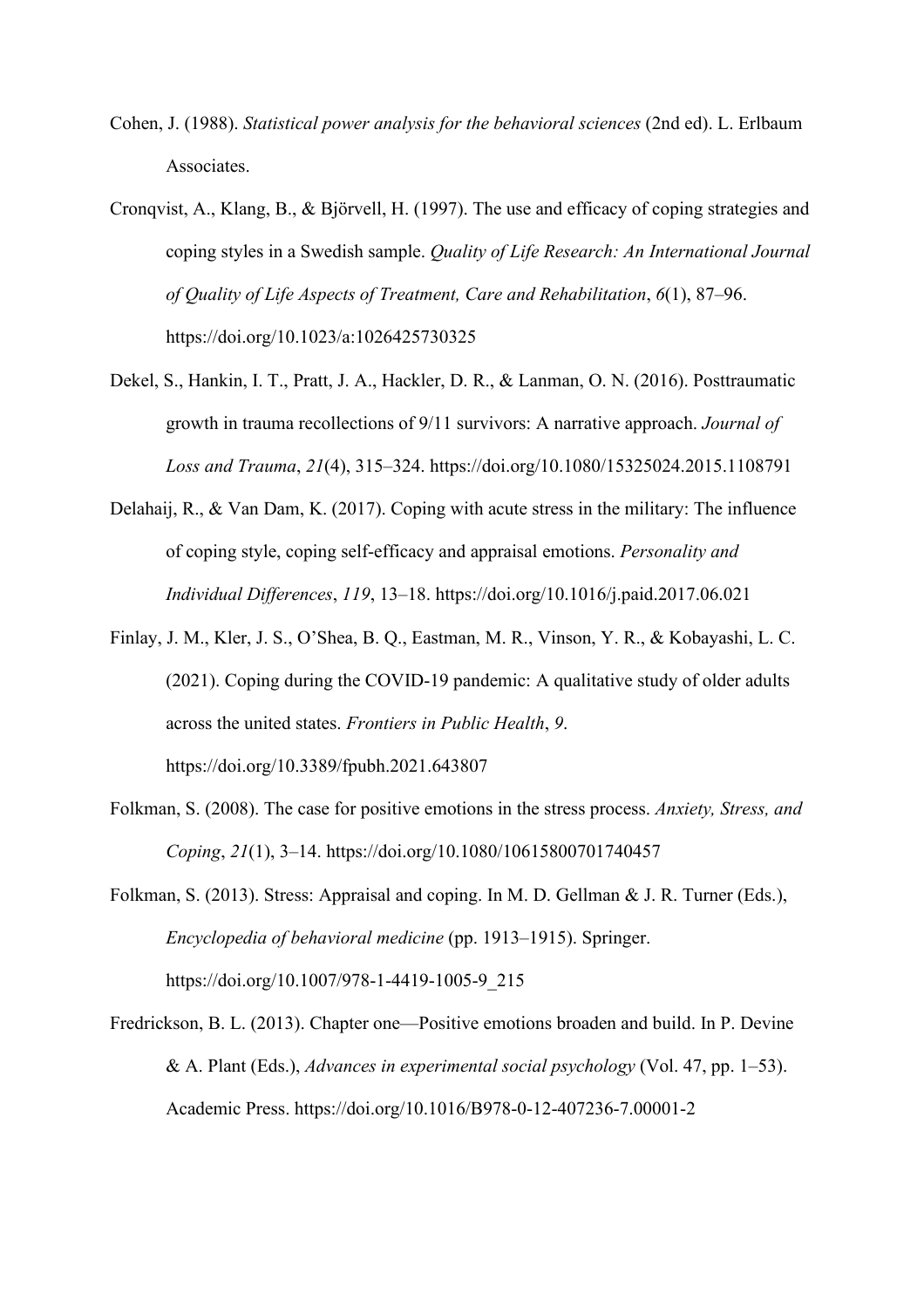- Fredrickson, B. L., Tugade, M. M., Waugh, C. E., & Larkin, G. R. (2003). What good are the terrorist attacks on the United States on September 11th, 2001. *Journal of Personality and Social Psychology*, *84*(2), 365–376. https://doi.org/10.1037/0022-3514.84.2.365
- Frohman, E. M., Villemarette-Pittman, N. R., Cruz, R. A., Longmuir, R., Rowe, V., Rowe, E. S., Varkey, T. C., Steinman, L., Zamvil, S. S., & Frohman, T. C. (2020). Part II. Highdose methotrexate with leucovorin rescue for severe COVID-19: An immune stabilization strategy for SARS-CoV-2 induced 'PANIC'1 attack. *Journal of the Neurological Sciences*, *415*. https://doi.org/10.1016/j.jns.2020.116935
- Gallagher, M. W., Long, L. J., & Phillips, C. A. (2020). Hope, optimism, self-efficacy, and posttraumatic stress disorder: A meta-analytic review of the protective effects of positive expectancies. *Journal of Clinical Psychology*, *76*(3), 329–355. https://doi.org/10.1002/jclp.22882
- Griffith, M. A., Dubow, E. F., & Ippolito, M. F. (2000). Developmental and cross-situational differences in adolescents' coping strategies. *Journal of Youth and Adolescence*, *29*(2), 183–204. https://doi.org/10.1023/A:1005104632102
- Grills-Taquechel, A. E., Littleton, H. L., & Axsom, D. (2011). Social support, world assumptions, and exposure as predictors of anxiety and quality of life following a mass trauma. *Journal of Anxiety Disorders*, *25*(4), 498–506. https://doi.org/10.1016/j.janxdis.2010.12.003
- Havlicek, L. L., & Peterson, N. L. (1976). Robustness of the Pearson Correlation against violations of assumptions. *Perceptual and Motor Skills*, *43*(3\_suppl), 1319–1334. https://doi.org/10.2466/pms.1976.43.3f.1319
- Hayes, A. F. (2013). *Introduction to mediation, moderation, and conditional process analysis: A regression-based approach* (pp. xvii, 507). Guilford Press.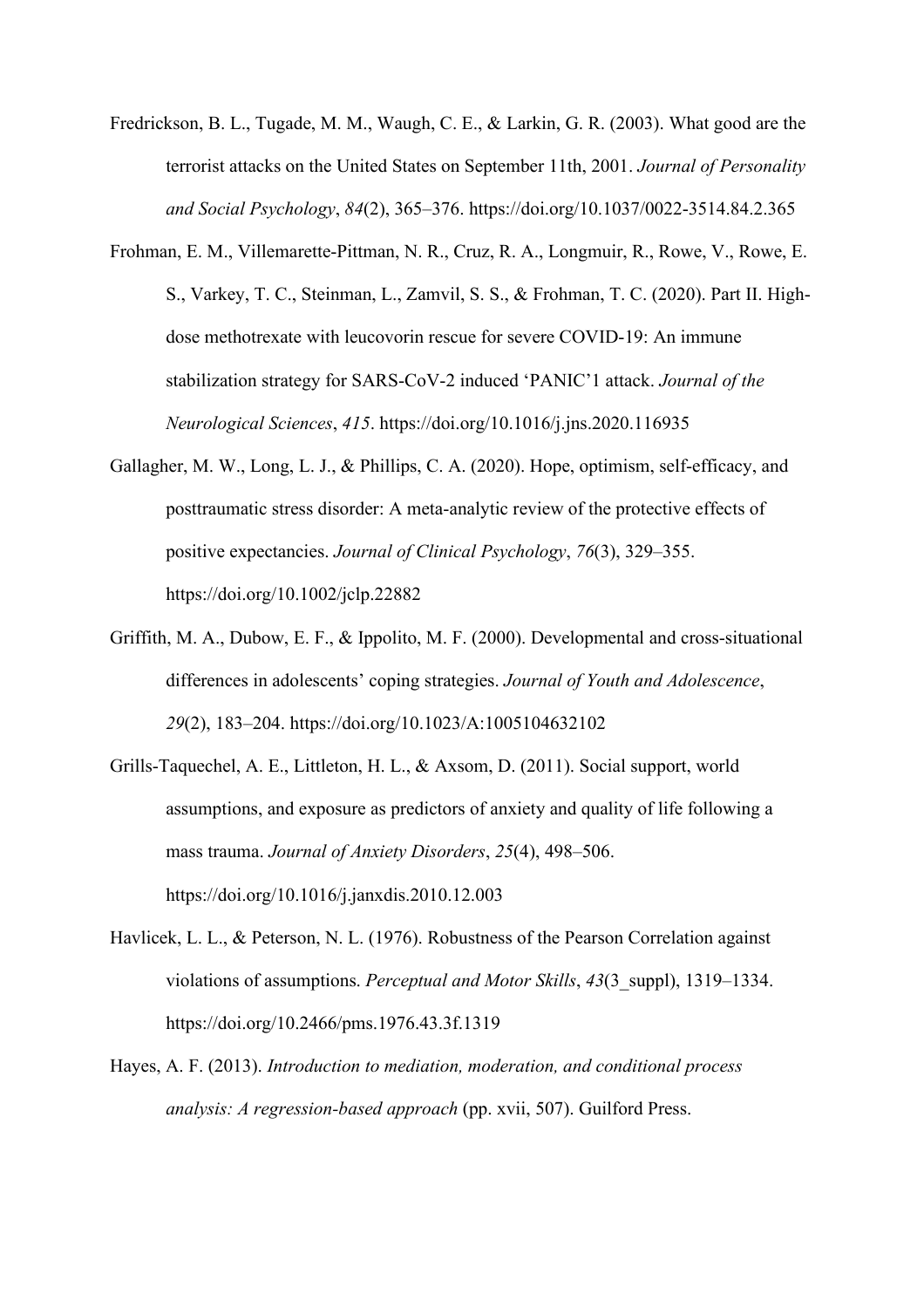- Hayes, A. F. (2017). *Introduction to mediation, moderation, and conditional process analysis, second edition: A regression-based approach*. Guilford Publications.
- Huang, Y., & Zhao, N. (2020). Generalized anxiety disorder, depressive symptoms and sleep quality during COVID-19 outbreak in China: A web-based cross-sectional survey. *Psychiatry Research*, *288*, 112954. https://doi.org/10.1016/j.psychres.2020.112954
- Isen AM. (2000). Positive affect and decision making. In: Lewis M, Haviland-Jones JM, editors. Handbook of emotions. 2nd ed. Guilford Press, New York, 417-435.
- Juczyński, Z., & Ogińska-Bulik, N. (2009). Pomiar zaburzeń po stresie traumatycznym— Polska wersja Zrewidowanej Skali Wpływu Zdarzeń. *Psychiatria*, *6*(1), 15–25.
- Łaguna, M., Trzebiński, J., & Zięba, M. (2005). KNS kwestionariusz nadziei na sukces. *Pracownia Testów Psychologicznych*.
- Lazarus, R. S., & Folkman, S. (1984). *Stress, appraisal, and coping*. Springer Publishing Company.
- Littman-Ovadia, H., & Russo-Netzer, P. (2019). Prioritizing positivity across the adult lifespan: Initial evidence for differential associations with positive and negative emotions. *Quality of Life Research: An International Journal of Quality of Life Aspects of Treatment, Care and Rehabilitation*, *28*(2), 411–420. https://doi.org/10.1007/s11136-018-2012-3
- Luszczynska, A., Gutiérrez‐Doña, B., & Schwarzer, R. (2005). General self‐efficacy in various domains of human functioning: Evidence from five countries. *International journal of Psychology, 40*(2), 80-89.
- Luszczynska, A., Scholz, U., & Schwarzer, R. (2005). The General Self-Efficacy Scale: Multicultural validation studies. *The Journal of Psychology*, *139*(5), 439–457. https://doi.org/10.3200/JRLP.139.5.439-457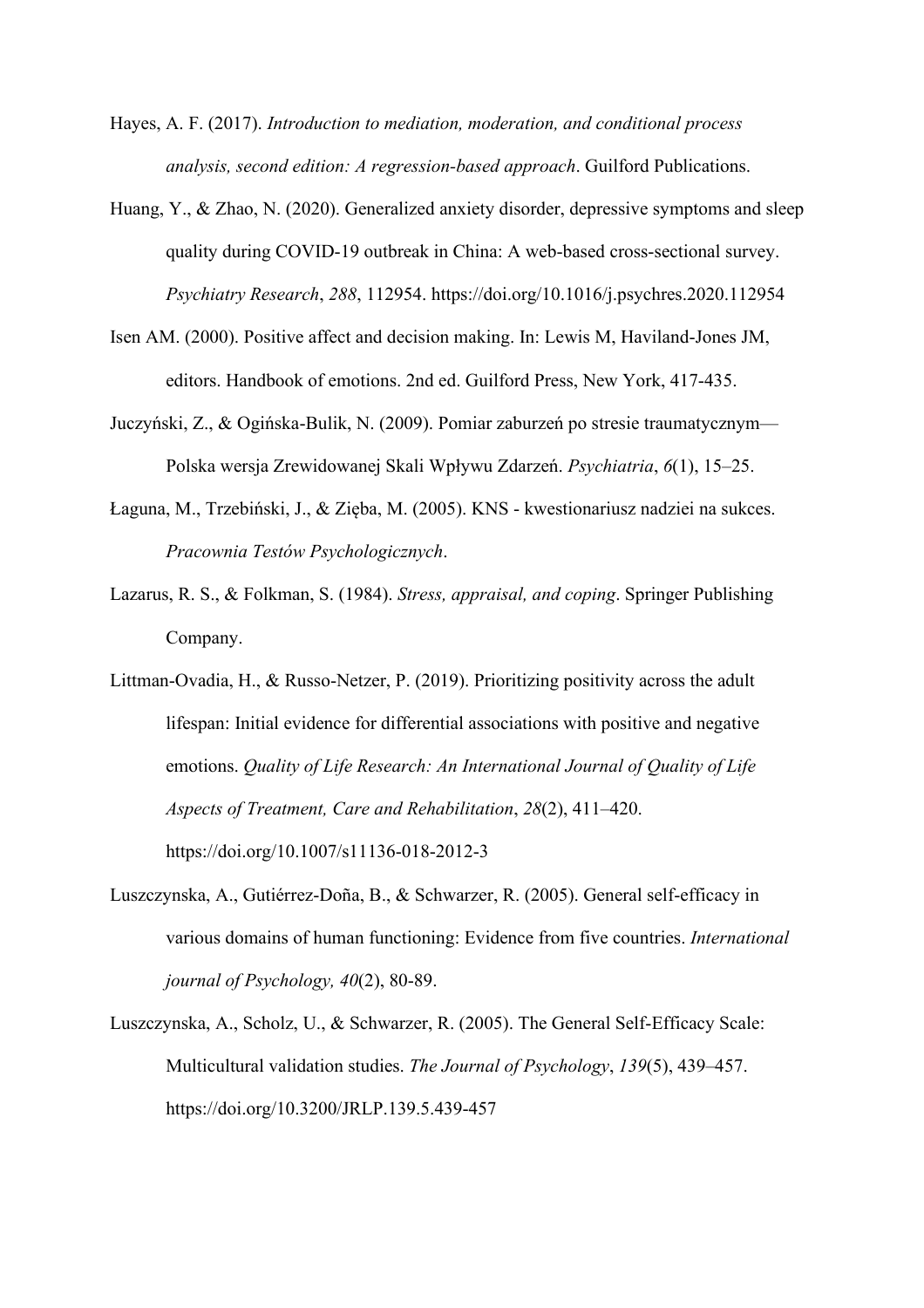- Machlah, J., & Zięba, M. (in press). Prioritizing Positivity Scale: Psychometric properties of the Polish adaptation (PPS-PL). *Roczniki Psychologiczne*.
- Mystakidou, K., Parpa, E., Tsilika, E., Panagiotou, I., Theodorakis, P. N., Galanos, A., & Gouliamos, A. (2015). Self-efficacy and its relationship to posttraumatic stress symptoms and posttraumatic growth in cancer patients. *Journal of Loss and Trauma*, *20*(2), 160–170. https://doi.org/10.1080/15325024.2013.838892
- Newman, M. L., Holden, G. W., & Delville, Y. (2011). Coping with the stress of being bullied: Consequences of coping strategies among college students. *Social Psychological and Personality Science*, *2*(2), 205–211. https://doi.org/10.1177/1948550610386388
- Polizzi, C., Perry, A., & Lynn, S. J. (2020). Stress and coping in the time of COVID-19: Pathways to resilience and recovery. *Clinical Neuropsychiatry*, *17*(2), 59–62. https://doi.org/10.36131/CN20200204
- Qiu, J., Shen, B., Zhao, M., Wang, Z., Xie, B., & Xu, Y. (2020). A nationwide survey of psychological distress among Chinese people in the COVID-19 epidemic: Implications and policy recommendations. *General Psychiatry*, *33*(2), e100213. https://doi.org/10.1136/gpsych-2020-100213
- Schwarzer, R., & Jerusalem, M. (1995). Generalized self-efficacy scale. *Measures in Health Psychology: A User's Portfolio. Causal and Control Beliefs*, *1*(1), 35–37.
- Schwarzer, R., Jerusalem, M., & Juczyński, Z. (2007). Skala uogólnionej własnej skuteczności—GSES. *Narzędzie Pomiaru i Promocji i Psychologii Zdrowia. Warszawa: Pracownia Testów Psychologicznych PTP*, 112–122.
- Sherer, M., Maddux, J. E., Mercandante, B., Prentice-Dunn, S., Jacobs, B., & Rogers, R. W. (1982). The Self-Efficacy Scale: Construction and validation. *Psychological Reports*, *51*(2), 663–671. https://doi.org/10.2466/pr0.1982.51.2.663